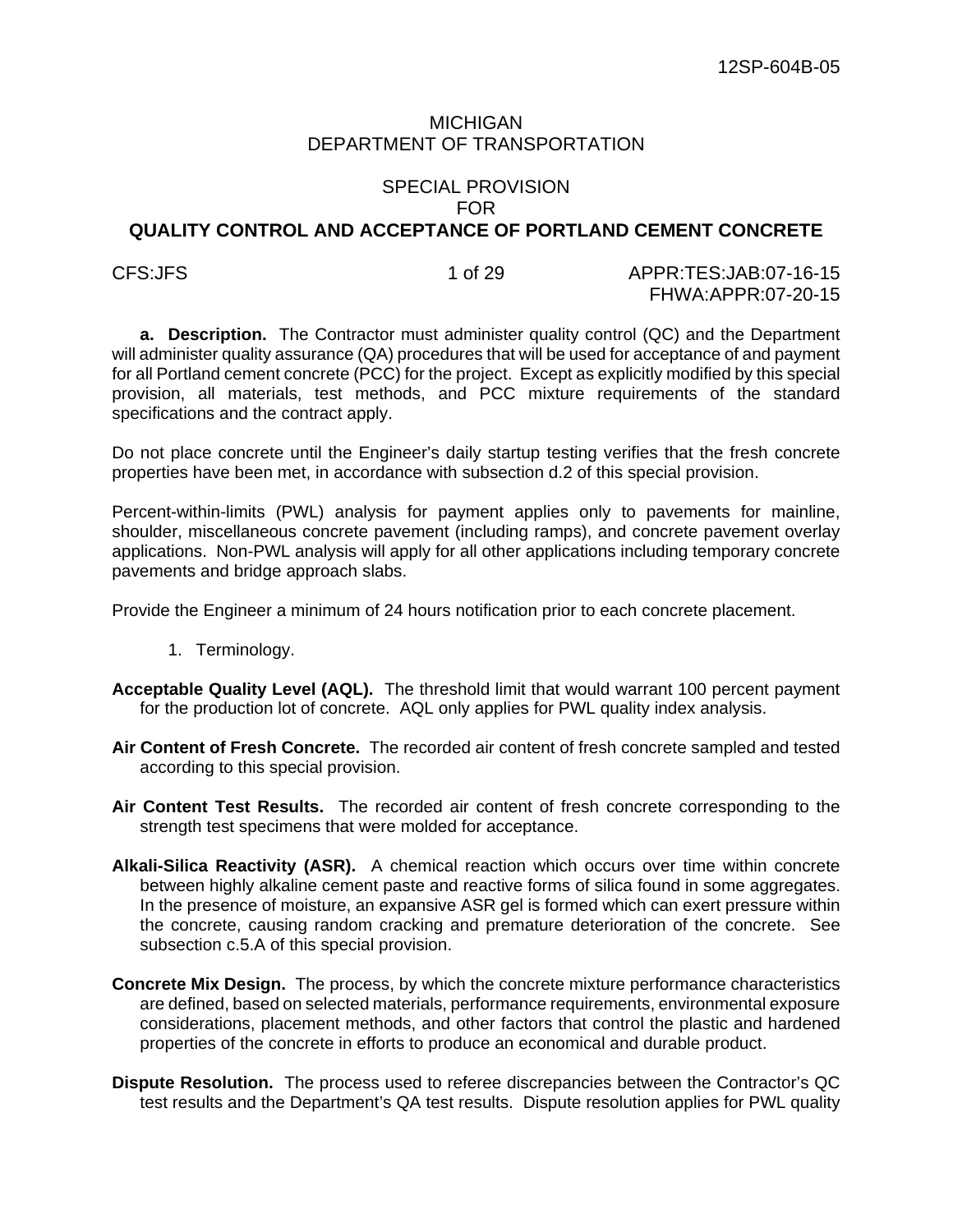index analysis of 28-day compressive strength only.

- **Job Mix Formula (JMF).** The actual batch quantities (mixture proportions) of each constituent included in the concrete mixture, based on adjustments to the target weights attained from the mix design process necessary to optimize the concrete mixture properties.
- **Non-PWL Applications.** All concrete applications which are not subject to percent within limits (PWL) analysis for payment. Quality index analysis using PWL will not apply. Pay factor determination and price adjustment will be according to subsection d.5 of this special provision.
- **Optimized Aggregate Gradation.** The method to produce a well-graded blend of aggregates used for high performance concrete pavement (Grade P1M), substructure concrete (Grade S2M) and bridge deck (Grade DM) applications, when specified in the contract.
- **Pay Factor (PF).** The factor that is determined according to subsections d.4 and d.5 of this special provision, used to calculate the price adjustment for a discrete quantity of concrete relative to its respective level of quality. Pay factor determination for PWL applications will be according to subsection d.4 of this special provision using the MDOT Concrete PWL Worksheet. Pay factor determination for non-PWL applications will be according to subsection d.5 of this special provision.
- **Percent Within Limits (PWL).** The method used to determine acceptance and payment for mainline, shoulder, miscellaneous concrete pavement (including ramps), and concrete pavement overlays. PWL will not apply for temporary concrete pavement or bridge approach slab applications. The PWL is the cumulative area under a standard curve which represents the estimated percentage of a production lot that falls above the Lower Specification Limit (LSL), beneath the Upper Specification Limit (USL), or between the LSL and USL.
- **Price Adjustment (ADJ).** The price adjustment applied to the quantity of concrete represented by the respective quality index analysis described in subsections d.3 through d.5 of this special provision. The maximum potential positive price adjustment (quality initiative) for concrete acceptance items subject to PWL quality index analysis is five percent of the original contract unit price for the pay item. Non-PWL applications and small incidental quantities, regardless of the pay item, are not eligible for positive price adjustment (quality initiative) consideration.
- **Production Lot.** A discrete cubic yard quantity of concrete containing the same JMF and used for the same application, typically made up of five sublots, as described in subsection d.2.A.(1) of this special provision.
- **Quality Assurance (QA).** Activities administered by the Department dealing with acceptance of the product, including, but not limited to, materials selection, sampling, testing, construction inspection, and review of Contractor QC documentation. All concrete QA sampling and testing will be administered by the Engineer. Department administered QA is described in section d of this special provision.
- **Quality Control (QC).** All activities administered by the Contractor to monitor, assess, and adjust production and placement processes to ensure the final product will meet the specified levels of quality, including, but not limited to, training, materials selection, sampling, testing, project oversight and documentation. Contractor administered QC is described in section c of this special provision.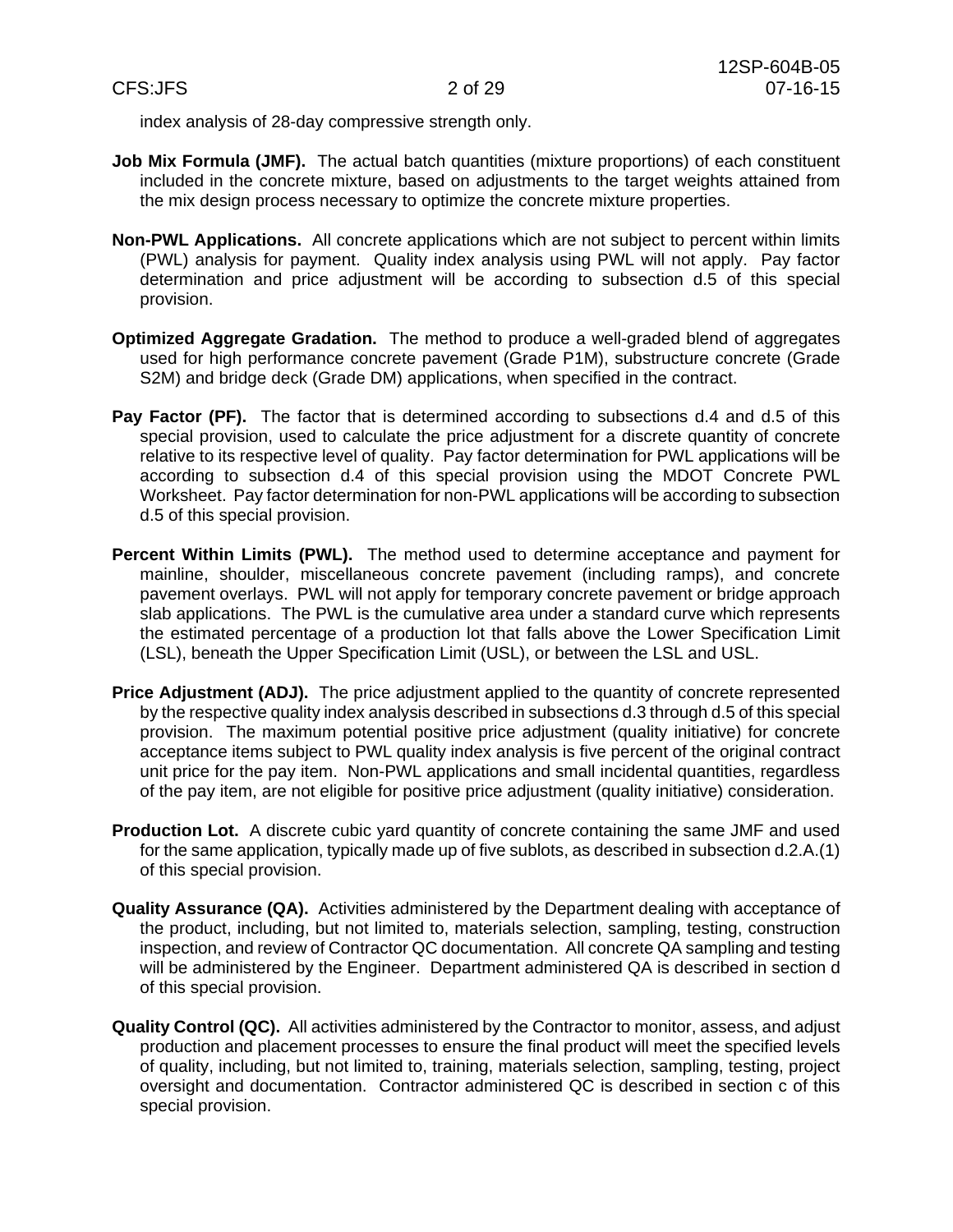- **QC Action Limits.** A range of values established by the Contractor in the QC plan that, if exceeded, requires that corrective action be taken by the Contractor to restore the continuity and uniformity of the mixture and methods in conformance with specification requirements. The QC action limits must not exceed the QC suspension limits.
- **QC Plan.** The project-specific plan developed by the Contractor describing, in detail, all aspects of production and construction for the project to ensure consistent control of quality to meet specification requirements.
- **QC Plan Administrator.** An employee of, or consultant engaged by the Contractor, responsible for developing and overseeing all aspects of QC for the project. This includes, but is not limited to preparing the QC plan, managing the Contractor QC personnel, communicating routinely with the production personnel to ensure quality, initiating corrective action and suspending operations when the process is found to be producing non-conforming materials, and preparing and submitting all necessary QC documentation to the Engineer within the specified time period.
- **QC Suspension Limits.** A range of values defined in Table 2 that, if exceeded on a single QC test, requires that the Contractor suspend operations and determine, correct, and document the deficiencies before resuming production. The QC suspension limit must not exceed specification requirement thresholds.
- **Quality Index.** The calculated percent of material that meets specification.
- **Quality Index Parameter.** The quality characteristics that are evaluated under the Department's QA program and on which payment for material is based. The quality index parameters used for price adjustment are 28-day compressive strength and air content of fresh concrete.
- **Quality Initiative.** A budgeted amount established to cover the potential positive price adjustment for concrete acceptance items subject to PWL quality index analysis only. Non-PWL applications and small incidental quantities, regardless of the pay item, are not eligible for positive price adjustment (quality initiative) consideration.
- **Rejectable Quality Level (RQL).** The threshold limit (defined in Table 3) for the quality index parameters that if not met, would require rejection of the concrete production lot. RQL only applies for PWL quality index analysis.
- **Sample.** A representative quantity of concrete taken during production which is used to measure the quality characteristics for the concrete.
- **Sampling Rate.** The number of times the fresh concrete is sampled, as described in subsection d.2 of this special provision.
- **Small Incidental Quantity.** A single day's placement of less than 20 cubic yards of concrete used for non-structural or non-pavement related applications, including, but not limited to: curb and gutter, sidewalks and sidewalk ramps (excluding driveways and driveway ramps), installing sign or fence posts, guard rail or cable rail foundations (excluding end anchorage foundations), or other contract items where the small quantity of concrete is not paid for separately, as approved by the Engineer. Requirements for small incidental quantity consideration are described in subsections c.5.G, d.2.A, d.2.B, and d.3.C of this special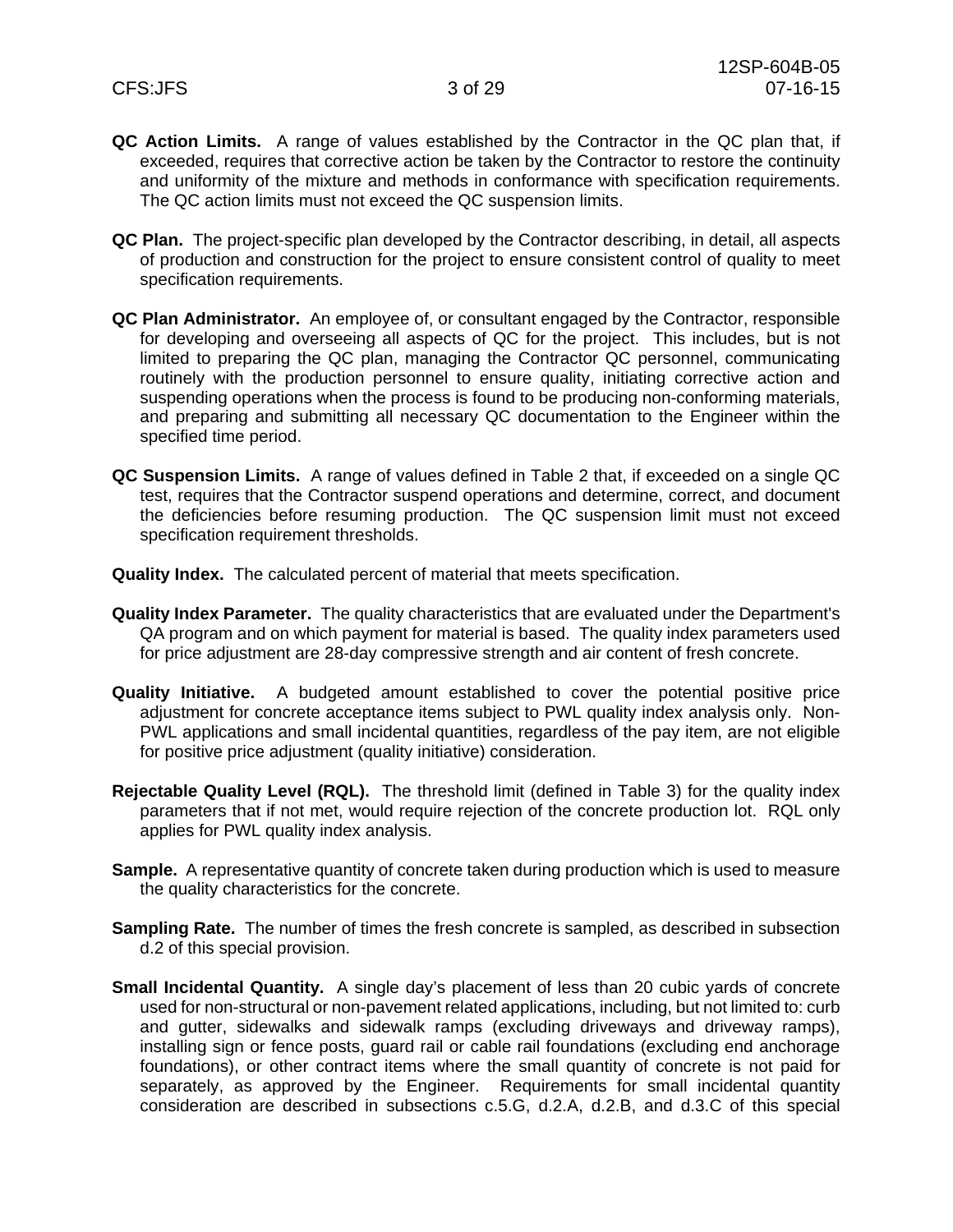provision. The corresponding weekly QA test results must meet specification limits defined in Table 4.

- **Specification Limits.** The threshold values placed on a quality characteristic used to evaluate the quality of the material.
- **Strength Sample Test Result.** The average of the two companion 28-day compressive strength test specimens taken from the same sample of concrete is considered a strength sample test result. For PWL quality index analysis, described in subsection d.3 of this special provision, each individual strength test specimen from the sample of concrete is considered a strength sample test result.
- **Strength Test Specimen.** A strength test specimen is an individual 6-inch by 12-inch strength test cylinder or 4-inch by 8-inch strength test cylinder molded and cured according to *AASHTO T 23/ASTM C 31* and tested according to *AASHTO T 22/ASTM C 39*. All respective QC or QA strength test specimens must be the same nominal size. Strength test specimen cylinder size of 4-inch by 8-inch is permitted only if the nominal maximum coarse aggregate particle size, as specified for the coarse aggregate in the concrete mixture, is 1-inch or less (not permitted for Grade P1M concrete).
- **Sublot.** A portion of a production lot represented by a complete set of QA tests, as described in subsection d.2.A of this special provision. The Engineer and the Contractor may agree to reduce the typical sublot size based on project staging or other project conditions.
	- **b. Materials.** Mixture requirements must be in accordance with the contract.

# **c. Contractor Administered Quality Control (QC).**

1. Contractor Quality Control Plan (QC Plan). Prepare, implement, and maintain a QC plan for concrete, specific to the project, that will provide quality oversight for production, testing, and control of construction processes. The QC plan must be in conformance with the contract and must identify all procedures used to control production and placement including when to initiate corrective action necessary to maintain the quality and uniformity of the work.

Develop concrete mix designs and JMFs, as specified, and conduct QC sampling, testing, and inspection during all phases of the concrete work at the minimum frequency, or at an increased frequency sufficient to ensure that the work conforms to specification requirements.

Project-specific items required in the QC plan include (where applicable), but are not limited to the following:

- A. Organization chart.
- B. QC Plan Administrator and contact information.
- C. The name(s) and credentials of the QC staff.

D. Methods for interaction between production and QC personnel to engage timely corrective action, including suspension of work.

E. Coordination of activities.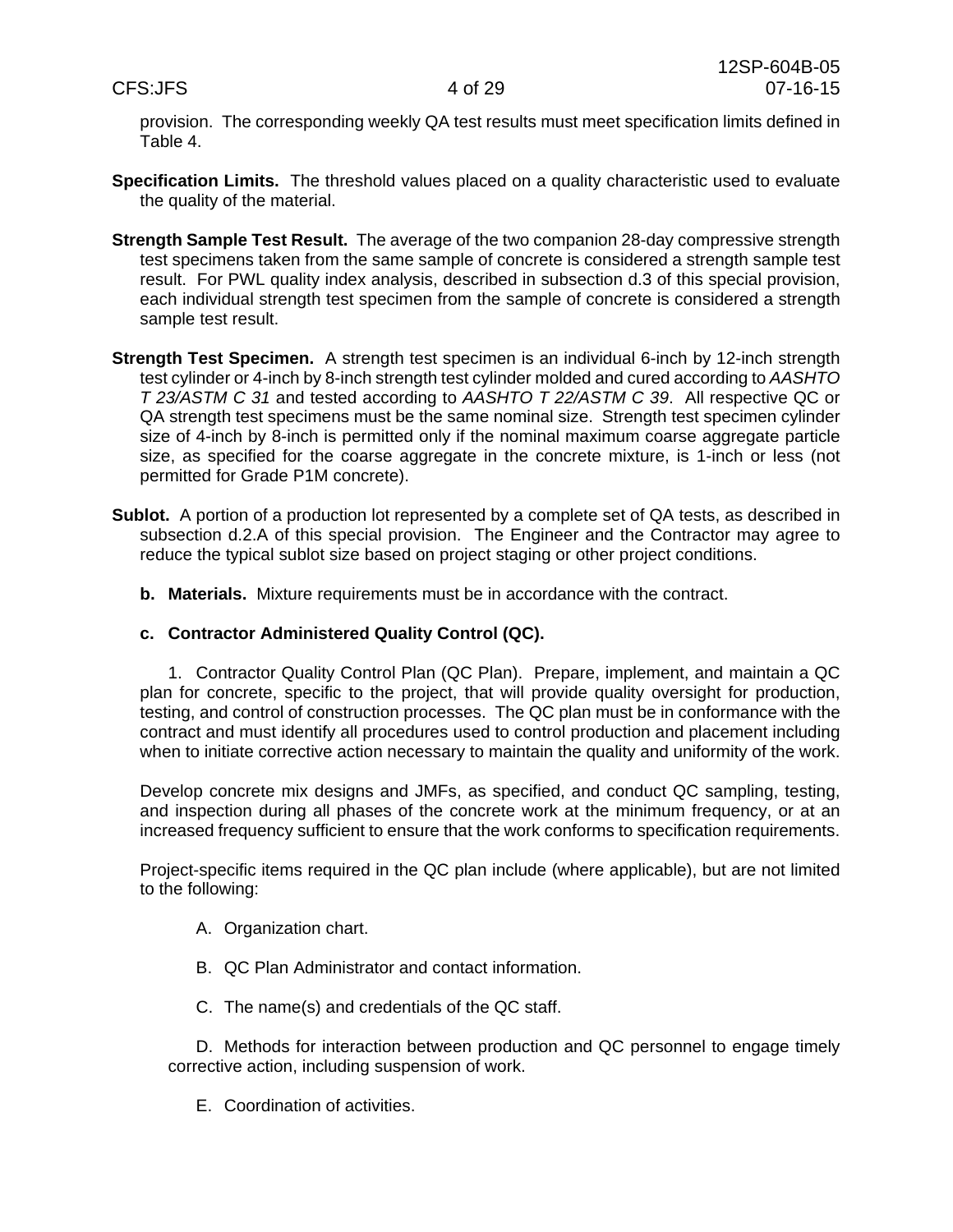F. Documentation, procedures, and submittals.

G. Project and plant specifics.

H. Concrete production facilities inspections and certifications.

I. Current testing equipment calibration documentation including calibration factor.

J. Testing and initial field curing facilities for QC and QA strength test specimens (*AASHTO T 23/ASTM C 31*).

K. Stockpile management plan.

L. Corrective action plan.

M. Mixing time and transportation, including time from batching to completion of delivery and batch placement rate (batches per hour), along with the manufacturer's documentation relative to the batching equipment's capabilities in terms of maximum mixing capacity and minimum mixing time (*ASTM C 94*).

N. Placement and consolidation methods including monitoring of vibration, depth checks, and verification of pavement dowel bar alignment.

O. Process for monitoring stability of air content of fresh concrete during concrete production and placement.

P. Hot and cold weather protection considerations and methods.

Q. Control charts with action and suspension limits.

R. Verification for non-deleterious alkali-silica reactivity (see subsection c.5.A of this special provision).

S. Mix design and JMFs.

T. Proposed production lot size and location for use of each JMF on the project.

U. Frequency of sampling and testing.

V. Handling, protection, initial curing, and transporting of strength test specimens (*AASHTO T 23/ASTM C 31*).

W. Methods to monitor construction equipment loading and open-to-traffic strengths.

X. Finishing and curing procedure.

Y. Ride quality control.

Z. List of QC records to be submitted to the Engineer in accordance with subsection c.2 of this special provision.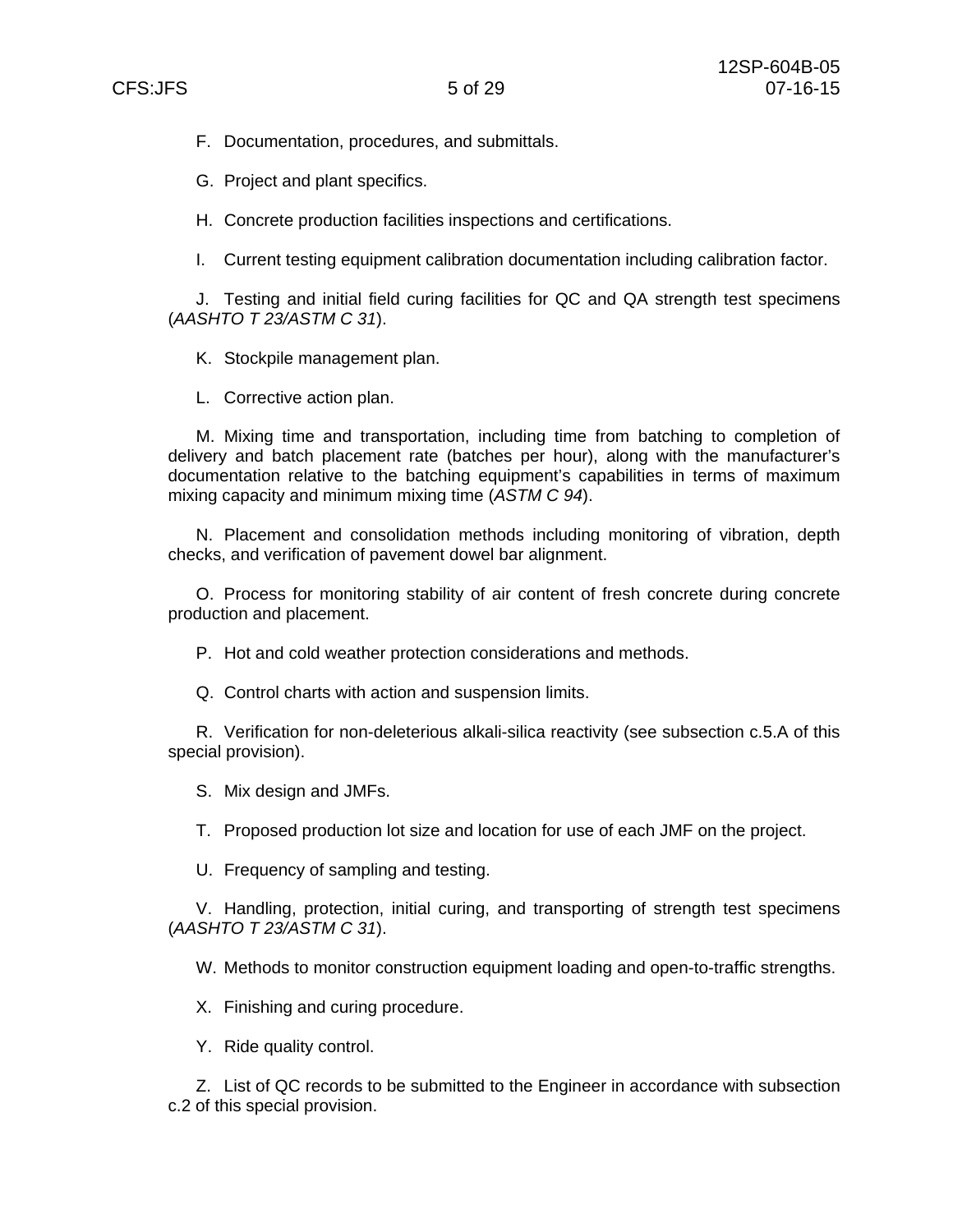Submit the QC plan, for the appropriate items of work, to the Engineer for review a minimum of 10 working days before the start of related work. The Engineer will notify the Contractor of any objections relative to the content of the QC plan within 5 working days of receipt of the QC plan. Do not begin concrete placement before acceptance of the QC plan by the Engineer. If the approved QC plan fails to provide acceptable work, or acceptable control of the work, the Engineer may require the Contractor to revise the QC Plan. Revisions to the QC plan must be approved by the Engineer prior to resuming work.

2. QC Records. Maintain complete records of all QC tests and inspections. Document what action was taken to correct deficiencies. Include sufficient information to allow the test results to be correlated with the items of work represented.

Furnish one copy of all QC records, including test reports for the fresh concrete placement and optimized aggregate (where applicable), to the Engineer within 24 hours after the date covered by the record in a format acceptable to the Engineer. The Engineer will withhold acceptance of the concrete, and the Contractor will forfeit eligibility for dispute resolution consideration described in subsections d.6 through d.8 of this special provision, for failure to provide properly documented and timely QC records and reports.

If the Engineer is performing QA sampling and testing at the same time the Contractor is performing QC sampling and testing, all associated QC records must include the appropriate production lot identification number that correlates with the Department's QA production lot identification number.

3. Personnel Requirements. The QC Plan Administrator must have full authority and responsibility to take all actions necessary for the successful implementation of the QC plan, including but not limited to, the following:

A. Monitoring and utilizing QC tests, control charts, and other QC practices to ensure that delivered materials and proportioning meets specification requirements.

B. Monitoring materials shipped to the project, prior to their use, to ensure their continued compatibility toward producing consistent quality.

C. Periodically inspecting all equipment utilized in transporting, proportioning, mixing, placing, consolidating, finishing, and curing to ensure proper operation.

D. Monitoring materials stockpile management, concrete batching, mixing, transporting, placement, consolidation, finishing, and curing to ensure conformance with specification requirements.

E. Maintaining and submitting all QC records and reports.

F. Directing the necessary corrective action to ensure continual conformance within the QC action limits.

G. Suspending production for the project when suspension limits are exceeded.

H. Conducting or monitoring adjustments to the JMF.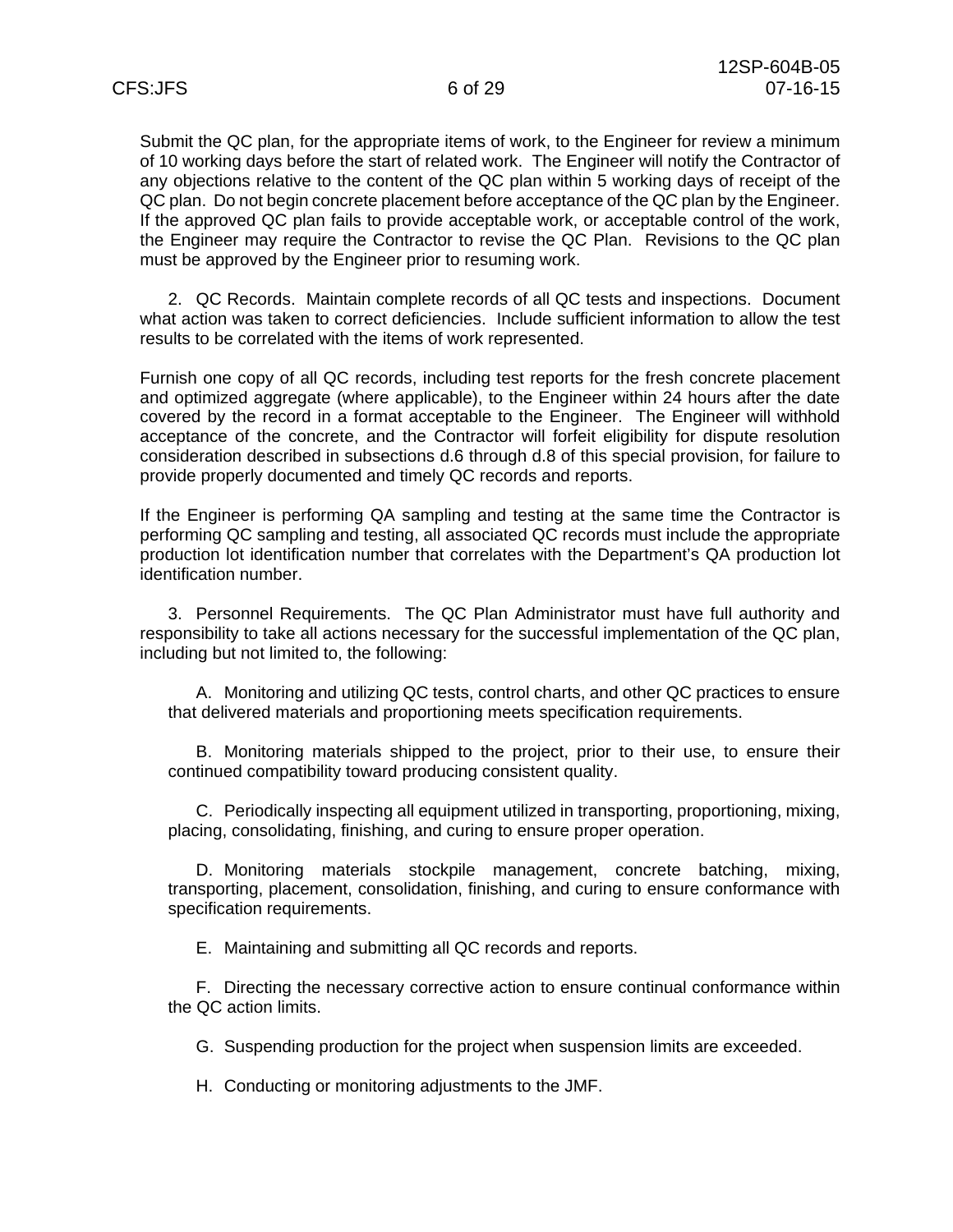Individuals performing QC tests must demonstrate that they are proficient and capable of sampling and testing concrete or aggregate, where applicable, in accordance with the associated test procedures and Department requirements prior to commencement of related work. Any adjustments to the JMF must be made by a certified concrete technician (Michigan Concrete Association (MCA) Michigan Level II).

QC tests may be considered eligible to initiate consideration for dispute resolution only if the respective QC sampling and testing was conducted by a certified concrete technician (MCA Michigan Level I or II), or (MCAT) certified aggregate technician, where applicable. QC sampling and testing must have been conducted in the same manner, but not concurrently, as the QA sampling and testing for the associated production lot of materials. Dispute resolution applies for PWL quality index analysis only.

4. QC Laboratory Requirements. Laboratories, including field laboratories and all associated testing equipment that prepare concrete mixes or perform QC testing, must demonstrate to the Engineer that they are equipped, staffed, calibrated, and managed so as to be capable of batching and testing PCC in accordance with the applicable test methods and procedures. Mix designs and their accompanying JMFs must include a statement, signed by a certified concrete technician (MCA Michigan Level II), that all applicable standard test methods have been followed in verifying the mix design and JMF.

5. Mix Design and Documentation. Design concrete mixtures meeting the requirements specified in Table 1. Provide the grade of concrete for the section number reference application specified in Table 1 or as specified in the contract. Request variance in writing when proposing a mix design that exhibits temperature, slump or air content other than those specified. Include the proposed mix design, JMF, and associated trial batch verification test data. Do not use a grade of concrete with a lower specification limit (LSL) 28-day compressive strength greater than what is designated for the application. Unless specified otherwise, concrete mixtures using optimized aggregate gradation may be used in lieu of standard concrete mixtures for other applications, as approved by the Engineer.

Blended cement meeting the requirements of *ASTM C 595 Type IL* is permitted.

Secure prior approval from the Engineer to use concrete intended for early opening to traffic to facilitate driveway gaps or other features necessary for required local access.

Unless otherwise specified in the contract, set accelerating admixtures are prohibited.

Unless otherwise specified in the contract, provide either concrete Grade P1 or Grade D for bridge approach slab applications.

When high performance concrete is specified in the contract, provide concrete mixture (Grade P1M) for high performance mainline pavement, shoulder, miscellaneous pavement (including ramps), and concrete pavement overlay applications; concrete mixture (Grade DM) for high performance bridge deck applications; concrete mixture (Grade S2M) for high performance bridge substructure applications; and either concrete Grade P1M, DM, or S2M for high performance bridge approach slab applications. The Engineer may approve Grade P1M, DM, or S2M for other applications. Refer to the requirements for Optimized Aggregate Gradation, included in section 4.13 of the Materials Quality Assurance Procedures Manual, to develop and monitor the optimized gradation.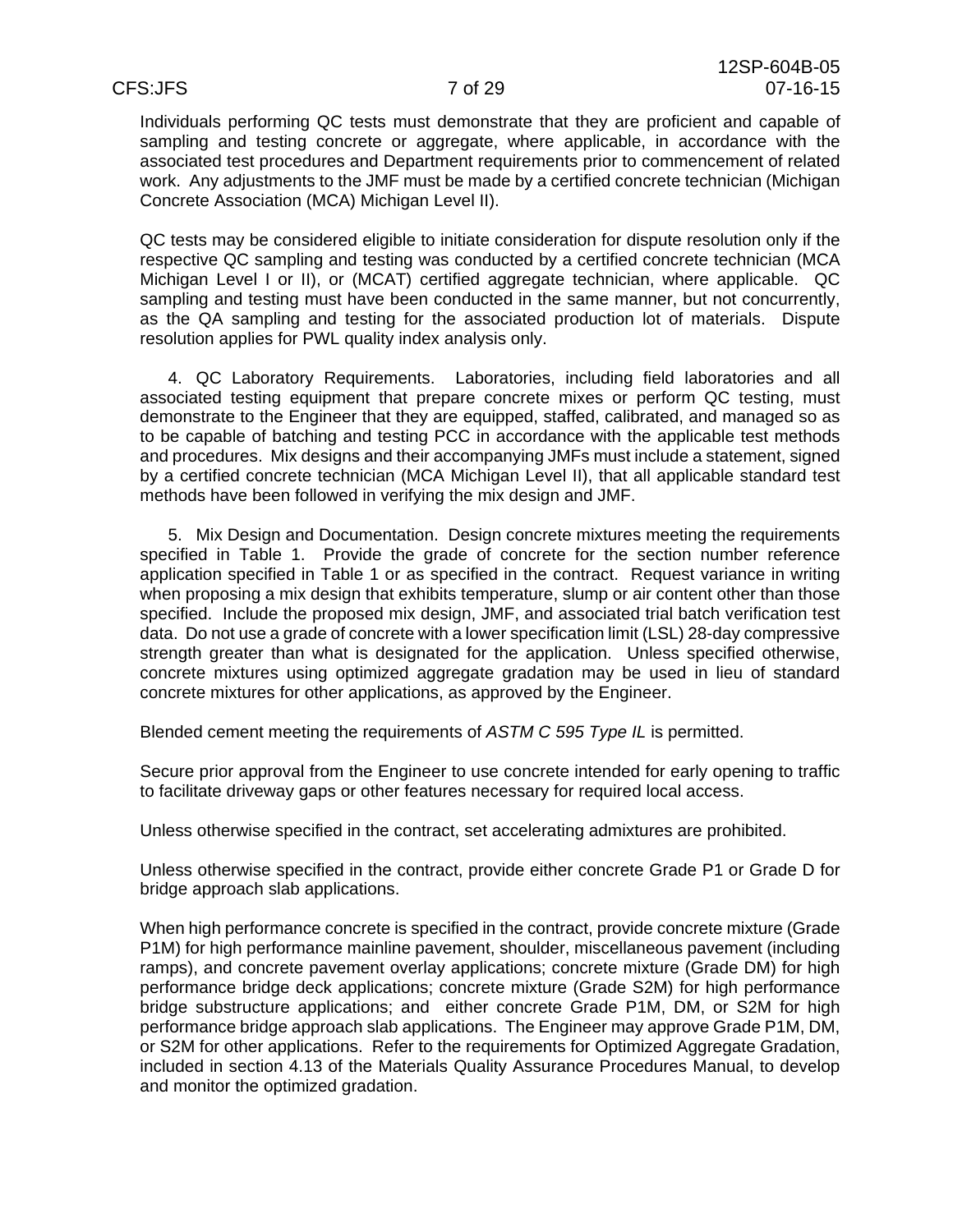Concrete Grades P1M, DM, and S2M require 25 to 40 percent replacement of the Portland cement in the concrete mixture with slag cement (Grade 100 minimum) and/or fly ash.

If replacing Portland cement for concrete Grades other than P1M, DM, and S2M, do not exceed 40 percent replacement of the Portland cement in the concrete mixture with slag cement (Grade 100 minimum) or fly ash. Do not exceed 40 percent total replacement of the Portland cement if both slag cement and fly ash are used in the concrete mixture.

Use the combined weight of all cementitious materials to determine compliance with the maximum water-cementitious ratio and cementitious material content requirements specified in Table 1.

For night casting, where applicable, a water-reducing admixture may be used in lieu of a water-reducing and retarding admixture, provided the concrete can be placed and finished in the sequence specified on the plans prior to initial set, is not subjected to residual vibration, or is not within the areas influenced by dead load deflections as a result of adjacent concrete placement operations. When the maximum air temperature is not forecast to exceed 60 degrees F for the day, the Contractor may use a water-reducing admixture or a water-reducing retarding admixture.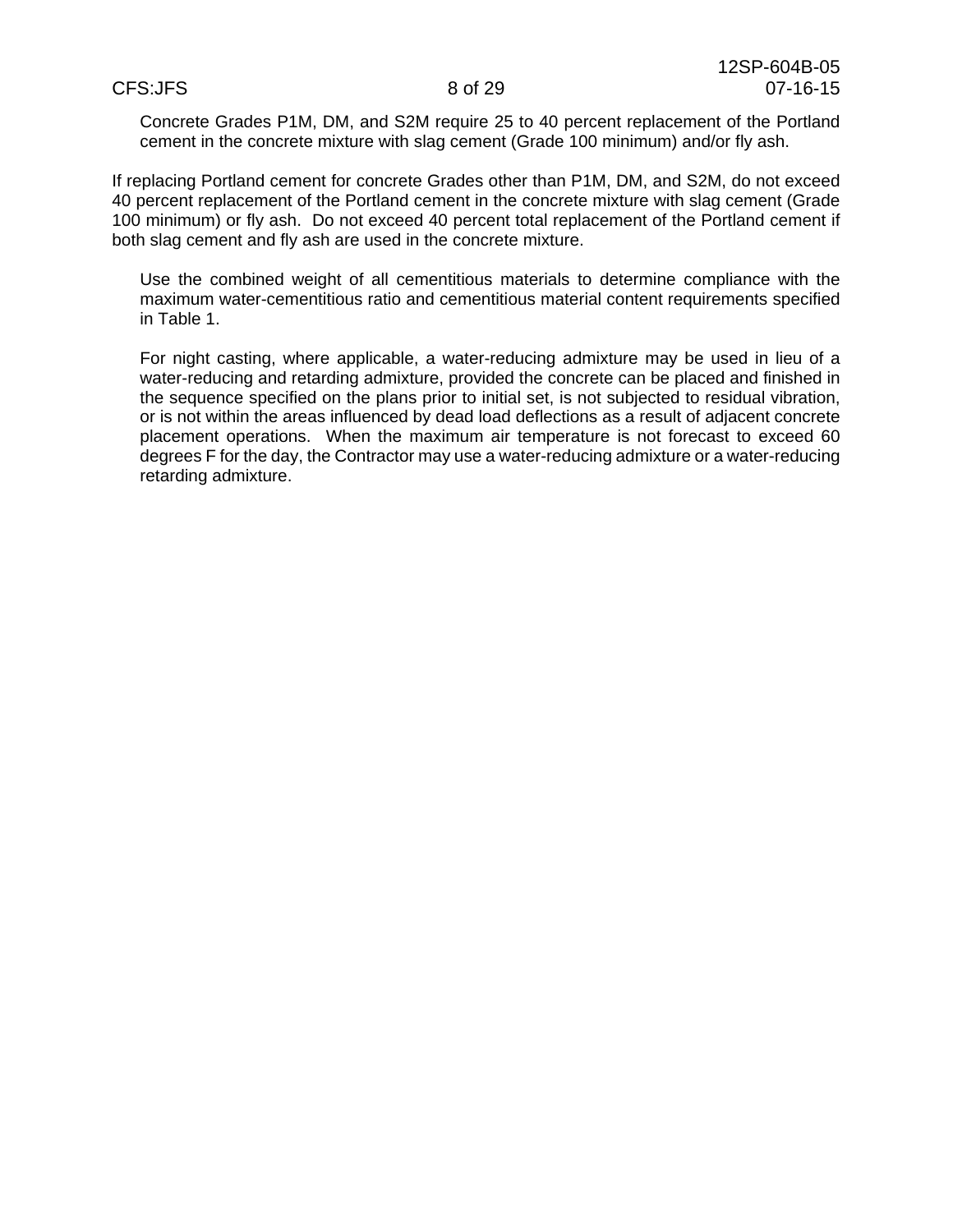|  |  | Table 1: Minimum Mix Design Requirements for Concrete |  |
|--|--|-------------------------------------------------------|--|
|  |  |                                                       |  |

| Mix Design Parameter                                                                                                                                                                                                                                                                                        |                  |                                                                                                                                          |                                                               | Grade of Concrete |                |           |                         |  |
|-------------------------------------------------------------------------------------------------------------------------------------------------------------------------------------------------------------------------------------------------------------------------------------------------------------|------------------|------------------------------------------------------------------------------------------------------------------------------------------|---------------------------------------------------------------|-------------------|----------------|-----------|-------------------------|--|
|                                                                                                                                                                                                                                                                                                             |                  |                                                                                                                                          |                                                               |                   |                |           |                         |  |
|                                                                                                                                                                                                                                                                                                             | P <sub>1</sub> M | P <sub>1</sub>                                                                                                                           | D,DM                                                          | $\top$            | S <sub>1</sub> | S2, S2M   | S3/P2                   |  |
|                                                                                                                                                                                                                                                                                                             | (a,b,e)          | (a,b)                                                                                                                                    | (a,b,e)                                                       |                   | (a)            | (a,b,e)   | (a)                     |  |
| <b>PWL Applications</b>                                                                                                                                                                                                                                                                                     |                  |                                                                                                                                          |                                                               |                   |                |           |                         |  |
| Lower Specification Limit (LSL)                                                                                                                                                                                                                                                                             |                  |                                                                                                                                          |                                                               |                   |                |           |                         |  |
| (28-day compressive, psi)                                                                                                                                                                                                                                                                                   | 3500             | 3500                                                                                                                                     |                                                               |                   |                |           |                         |  |
| Rejection Limit for an Individual                                                                                                                                                                                                                                                                           |                  |                                                                                                                                          |                                                               |                   |                |           |                         |  |
| <b>Strength Sample Test Result</b>                                                                                                                                                                                                                                                                          | 2500             | 2500                                                                                                                                     |                                                               |                   |                |           |                         |  |
| <b>Non-PWL Applications</b>                                                                                                                                                                                                                                                                                 |                  |                                                                                                                                          |                                                               |                   |                |           |                         |  |
| Lower Specification Limit (LSL)                                                                                                                                                                                                                                                                             |                  |                                                                                                                                          |                                                               |                   |                |           |                         |  |
|                                                                                                                                                                                                                                                                                                             | 3500             | 3500                                                                                                                                     | 4500                                                          | 3500              | 4000           | 3500      | 3000                    |  |
| (28-day compressive, psi)                                                                                                                                                                                                                                                                                   |                  |                                                                                                                                          |                                                               |                   |                |           |                         |  |
| Rejection Limit for an Individual                                                                                                                                                                                                                                                                           | 3000             | 3000                                                                                                                                     | 4000                                                          | 3000              | 3500           | 3000      | 2500                    |  |
| <b>Strength Sample Test Result</b>                                                                                                                                                                                                                                                                          |                  |                                                                                                                                          |                                                               |                   |                |           |                         |  |
| <b>All Concrete Applications</b>                                                                                                                                                                                                                                                                            |                  |                                                                                                                                          |                                                               |                   |                |           |                         |  |
| Maximum Water/Cementitious Ratio                                                                                                                                                                                                                                                                            |                  |                                                                                                                                          |                                                               | 0.45              |                |           |                         |  |
| $(lb/lb)$ (c)                                                                                                                                                                                                                                                                                               |                  |                                                                                                                                          |                                                               |                   |                |           |                         |  |
| <b>Cementitious Material Content</b>                                                                                                                                                                                                                                                                        | 470-564          | 517-611                                                                                                                                  | 517-658                                                       | 517-611           | 517-611        | 517-611   | 489-517                 |  |
| $(lb/yd3)$ (d)                                                                                                                                                                                                                                                                                              |                  |                                                                                                                                          |                                                               |                   |                |           |                         |  |
| Air Content (percent) (f)                                                                                                                                                                                                                                                                                   |                  |                                                                                                                                          |                                                               | $5.5 - 8.0$       |                |           |                         |  |
| Slump (inch) (max.)                                                                                                                                                                                                                                                                                         |                  |                                                                                                                                          |                                                               | (g)               |                |           |                         |  |
| Section Number Reference (h)                                                                                                                                                                                                                                                                                | 602, 603         | 602, 603,                                                                                                                                | 706, 711,                                                     | 706, 718          | 705            | 401, 706, | $\overline{402}$ , 403, |  |
|                                                                                                                                                                                                                                                                                                             |                  | 801, 802,                                                                                                                                | 712                                                           |                   |                | 712, 713, | 602, 803,               |  |
|                                                                                                                                                                                                                                                                                                             |                  | 803, 810                                                                                                                                 |                                                               |                   |                | 718, 801, | 804, 806,               |  |
|                                                                                                                                                                                                                                                                                                             |                  |                                                                                                                                          |                                                               |                   |                | 802, 803, | 808, 810,               |  |
|                                                                                                                                                                                                                                                                                                             |                  |                                                                                                                                          |                                                               |                   |                | 810, 819  | 813, 814                |  |
| If the local average minimum temperature in the next 10 consecutive days is forecast to be below 40 degrees F, submit a revised QC plan,<br>a.                                                                                                                                                              |                  |                                                                                                                                          |                                                               |                   |                |           |                         |  |
| for the Engineer's approval, addressing, in detail, changes in materials, concrete batching and mixing processes, construction methods,                                                                                                                                                                     |                  |                                                                                                                                          |                                                               |                   |                |           |                         |  |
| curing, and protection of the in situ concrete to ensure that the necessary quality characteristics of the hardened concrete product will not be                                                                                                                                                            |                  |                                                                                                                                          |                                                               |                   |                |           |                         |  |
|                                                                                                                                                                                                                                                                                                             |                  | compromised as a result of the cold weather. The revised QC plan must be approved by the Engineer prior to cold weather concrete         |                                                               |                   |                |           |                         |  |
| placement.                                                                                                                                                                                                                                                                                                  |                  |                                                                                                                                          |                                                               |                   |                |           |                         |  |
| Use aggregates from only geologically natural sources for pavement, shoulder, miscellaneous pavement (including ramps), concrete<br>b.                                                                                                                                                                      |                  |                                                                                                                                          |                                                               |                   |                |           |                         |  |
| pavement overlay, bridge approach slab, structural concrete, drilled shaft, bridge railing, and bridge sidewalk applications.                                                                                                                                                                               |                  |                                                                                                                                          |                                                               |                   |                |           |                         |  |
| Use admixtures as listed in the Qualified Products Lists to reduce mixing water. Ensure concrete in concrete diaphragms contains a water-<br>C.                                                                                                                                                             |                  |                                                                                                                                          |                                                               |                   |                |           |                         |  |
| reducing admixture, or a water-reducing retarding admixture.                                                                                                                                                                                                                                                |                  |                                                                                                                                          |                                                               |                   |                |           |                         |  |
| Type III cement is not permitted.<br>d.                                                                                                                                                                                                                                                                     |                  |                                                                                                                                          |                                                               |                   |                |           |                         |  |
| е.                                                                                                                                                                                                                                                                                                          |                  | For grades of concrete requiring optimized gradation, aggregates must meet the physical requirements specified in subsection 902.03.C of |                                                               |                   |                |           |                         |  |
| the Standard Specifications for Construction.                                                                                                                                                                                                                                                               |                  |                                                                                                                                          |                                                               |                   |                |           |                         |  |
| For action, suspension, and specification limits, see Tables 2, 3 and 4, where applicable. Air content of fresh concrete less than 5.5 percent<br>f.<br>for concrete that lies in the finished work at least 3 feet below the surface of the ground or entirely under water will not be cause for rejection |                  |                                                                                                                                          |                                                               |                   |                |           |                         |  |
| or air content of fresh concrete pay factor PFac reduction.                                                                                                                                                                                                                                                 |                  |                                                                                                                                          |                                                               |                   |                |           |                         |  |
| g.                                                                                                                                                                                                                                                                                                          |                  |                                                                                                                                          |                                                               |                   |                |           |                         |  |
| The maximum slump for Grades P1, P1M, and P2 concrete is 3 inches or as documented on the approved JMF. All other grades of concrete<br>will be according to Table 701-1 of the Standard Specifications for Construction.                                                                                   |                  |                                                                                                                                          |                                                               |                   |                |           |                         |  |
| Section Number Reference:<br>402 Storm Sewers<br>h.                                                                                                                                                                                                                                                         |                  |                                                                                                                                          |                                                               |                   |                |           |                         |  |
| 401 Culverts                                                                                                                                                                                                                                                                                                |                  |                                                                                                                                          | 602 Concrete Pavement                                         |                   |                |           |                         |  |
| 403 Drainage Structures                                                                                                                                                                                                                                                                                     |                  |                                                                                                                                          | 705 Foundation Piling                                         |                   |                |           |                         |  |
| 603 Concrete Pavement Restoration                                                                                                                                                                                                                                                                           |                  |                                                                                                                                          | 711 Bridge Railings                                           |                   |                |           |                         |  |
| 706 Structural Concrete Construction                                                                                                                                                                                                                                                                        |                  |                                                                                                                                          | 713 Bridge Rehabilitation-Steel                               |                   |                |           |                         |  |
| 712 Bridge Rehabilitation-Concrete                                                                                                                                                                                                                                                                          |                  |                                                                                                                                          | 801 Concrete Driveways                                        |                   |                |           |                         |  |
| 718 Drilled Shafts                                                                                                                                                                                                                                                                                          |                  |                                                                                                                                          | 803 Concrete Sidewalk, Sidewalk Ramps, and Steps              |                   |                |           |                         |  |
| 802 Concrete Curb, Gutter and Dividers<br>804 Concrete Barriers and Glare Screens                                                                                                                                                                                                                           |                  |                                                                                                                                          | 806 Shared Use Paths                                          |                   |                |           |                         |  |
| 808 Fencing                                                                                                                                                                                                                                                                                                 |                  |                                                                                                                                          | 810 Permanent Traffic Signs and Supports<br>814 Paved Ditches |                   |                |           |                         |  |
| 813 Slope Protection                                                                                                                                                                                                                                                                                        |                  |                                                                                                                                          |                                                               |                   |                |           |                         |  |
| 819 Electrical and Lighting                                                                                                                                                                                                                                                                                 |                  |                                                                                                                                          |                                                               |                   |                |           |                         |  |
|                                                                                                                                                                                                                                                                                                             |                  |                                                                                                                                          |                                                               |                   |                |           |                         |  |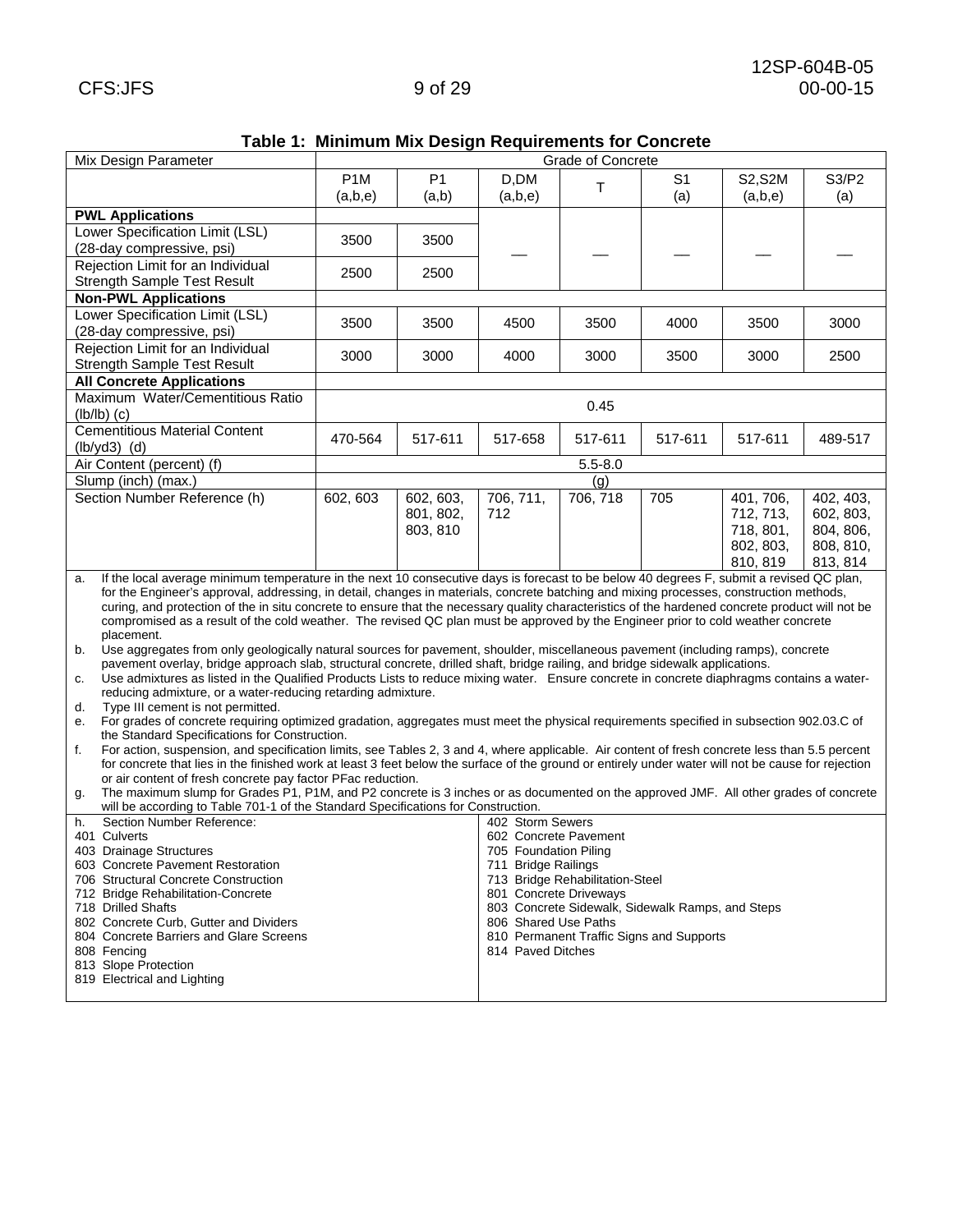A. Alkali-Silica Reactivity. Provide documentation to the Engineer that the concrete mixture does not present the potential for excessive expansion caused by alkali-silica reactivity (ASR). Provide current ASR test results (valid for 2 years from completion of testing), for the fine aggregate that is proposed to be used in the concrete, from an independent testing laboratory proficient in ASR testing. The independent testing laboratory must certify in writing that all testing was conducted in accordance with the designated standard test procedures, described herein. Test results must conform to the specified criterion for one of the following standard test methods. ASR requirements specified in subsection c.5.A of this special provision are not required for concrete pavement repairs and temporary concrete pavements. Use the Rounding Method described in *ASTM E 29* when determining significant digits for reporting expansion test results.

(1) Method 1. *ASTM C 1260*. Mortar Bar Test. If the expansion of the mortar bars is less than 0.10 percent (rounded to the nearest 0.01 percent) at 14 days of immersion, the fine aggregate is considered non-deleterious to ASR and may be used in the concrete without the need for ASR mitigation.

(2) Method 2. *ASTM C 1293*. Concrete Prism Test.

(a) If the expansion of concrete prisms is not greater than 0.040 percent (rounded to the nearest 0.001 percent) after 1 year, the fine aggregate is considered non-deleterious to ASR and may be used in the concrete without the need for ASR mitigation.

(b) If the expansion of concrete prisms is greater than 0.040 percent, but not exceeding 0.120 percent (rounded to the nearest 0.001 percent) after 1 year, the fine aggregate is considered moderately deleterious to ASR and mitigation is required, as follows: A low-alkali cement with Na2O equivalent alkalies (Na2O +  $0.658 \times$  percent K2O) not exceeding 0.60 percent must be used in the concrete mixture to mitigate the potential for ASR. Slag cement or fly ash may be used in conjunction with the low-alkali cement. The total alkali content for the cementitious materials combination must not exceed 3.0 pounds per cubic yard of Na2O equivalent.

(3) Method 3. *ASTM C 1567*. Mortar Bar Test. If no previous test data are available for the fine aggregate that shows it is resistant to ASR using either Method 1 or 2, above, replace 25 to 40 percent of the Portland cement in the concrete mixture with slag cement (Grade 100 minimum) or fly ash. A blended cement meeting the requirements of *ASTM C 595* containing Portland cement and slag cement or fly ash may also be used.

Demonstrate the ability of the fly ash or slag cement to control the deleterious expansion caused by ASR by molding and testing mortar bars according to the standard test method described in *ASTM C 1567* using the mix proportions and constituent sources for both the aggregates and the cementitious materials that will be used for the project. Make at least three test specimens for each cementitious materials-aggregate combination. If the average of three mortar bars for a given cementitious materials-aggregate combination produces an expansion less than 0.10 percent (rounded to the nearest 0.01 percent) at 14 days of immersion, the JMF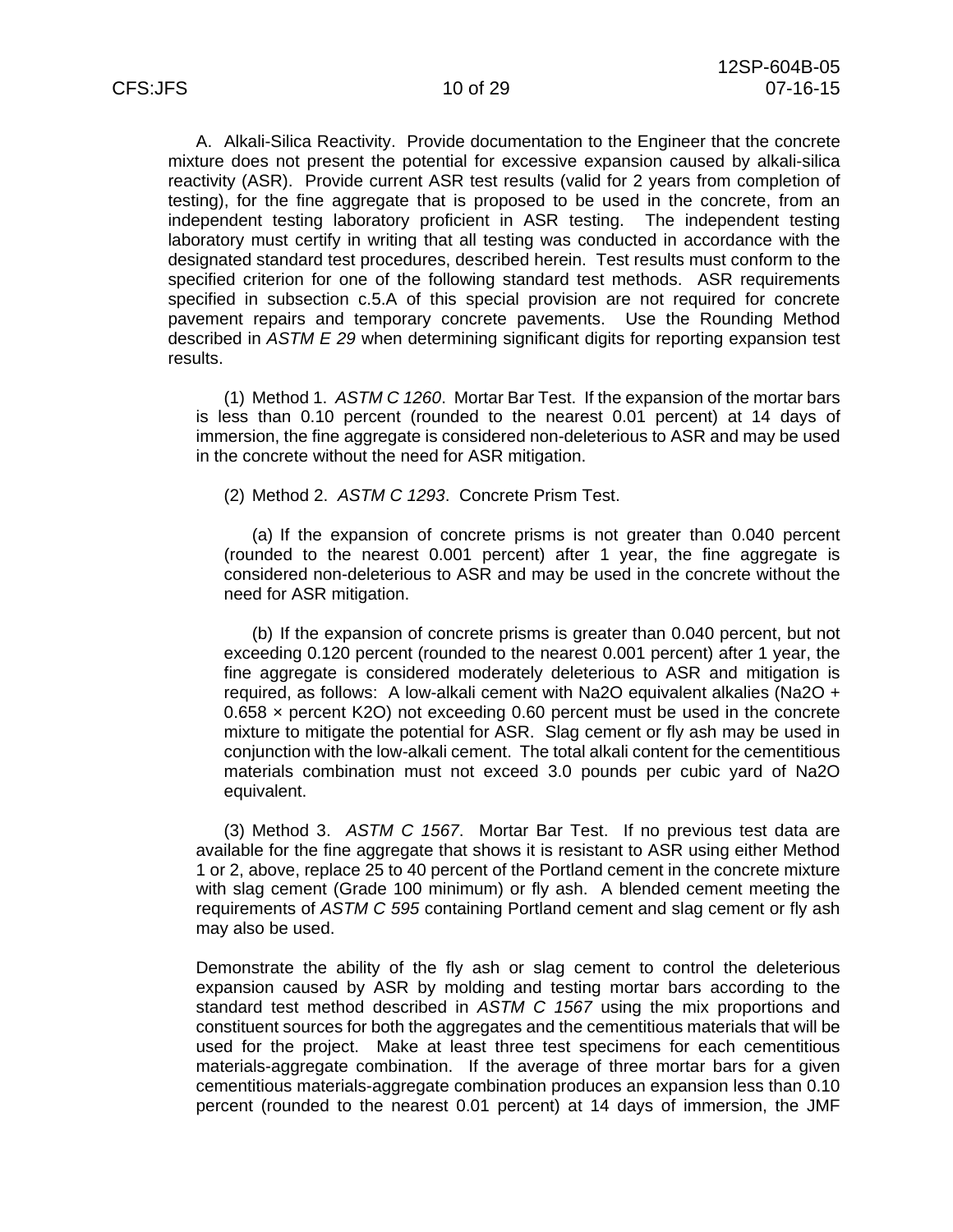associated with that combination will be considered non-deleterious to ASR. If the average expansion is 0.10 percent (rounded to the nearest 0.01 percent) or greater, the JMF associated with that combination will be considered not sufficient to control the deleterious expansion caused by ASR and the JMF will be rejected.

The Engineer will not approve the use of the JMF if the expansion exceeds the respective threshold limits for the respective ASTM test method used.

B. Contractor Provided Mixes. Provide mix design and accompanying JMFs using the methods of verification included in this special provision. Include sufficient information on constituent materials and admixtures along with optimized aggregate gradation analysis (where applicable), trial batch verified physical properties of the fresh concrete, mix proportions per cubic yard for all constituents and compressive strength test results necessary to allow the Engineer to fully evaluate the expected performance of the concrete mixture.

(1) Mix Documentation. Prepare mix designs for each grade of concrete required on the project. Submit JMF for each mix design, including all required documentation, to the Engineer for review 10 working days before the anticipated date of placement. The Engineer will notify the Contractor of any objections within 5 working days of receipt of the mix documentation. Number or otherwise identify each JMF and reference all accompanying documentation to this identification. Reference each JMF to the appropriate method of verification. Mix design and JMF submittals that do not include all required documentation will be considered incomplete and the Engineer will return them without review.

Mix documentation is valid for 2 years.

All mix designs and accompanying JMFs must be traceable to a laboratory meeting the requirements of this special provision.

Submit mix design and JMF on the MDOT Job Mix Formula (JMF) Concrete Field Communication form (MDOT Form Number 1976); include accompanying documentation. List the source of materials, bulk density (unit weight) of coarse aggregate (rodding procedure or shoveling procedure), absorption of aggregates, relative density (specific gravity) of aggregates, aggregate correction factors, batch weights, and project specific or historical laboratory test data. Include the recorded air content of fresh concrete using the same admixture and cementitious material sources to be used in the production of the concrete for the project. A JMF will be approved only if all of the minimum mix design requirements specified in the contract have been met.

(2) Job Mix Formula (JMF). Select proportions for concrete mixtures according to *ACI Standard 211.1*. The volume (oven-dry-rodded) of coarse aggregate per unit volume of concrete must be 65 percent, minimum. For concrete mixtures using optimized aggregate gradation, the above specified volume of coarse aggregate per unit volume of concrete includes the intermediate aggregate.

Four methods of verification of proposed JMF are acceptable.

(a) Method 1. Trial Batches. Verification of JMF is based on trial batches with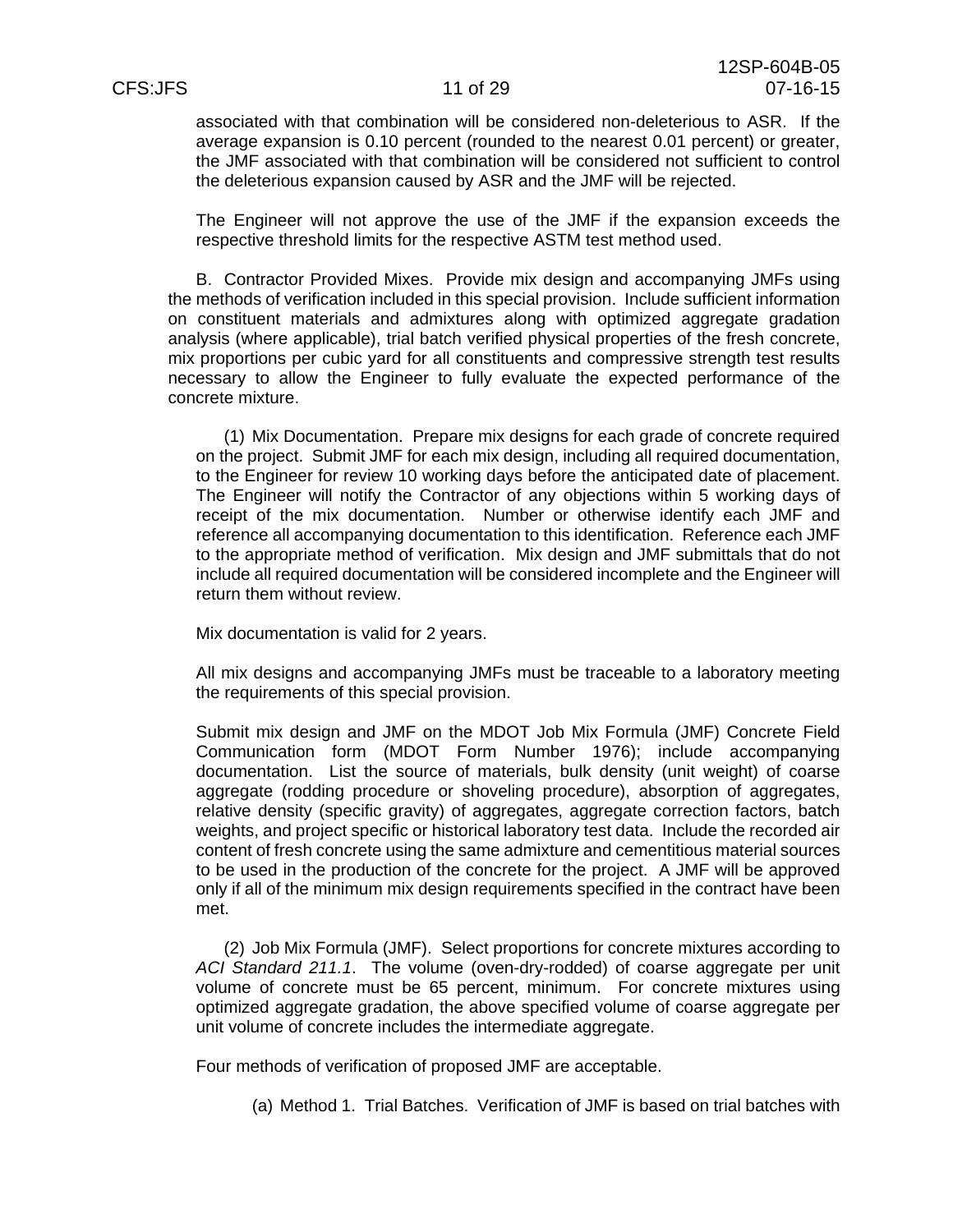the same materials and proportions proposed for use on the project. Prepare at least one trial batch for each mix design in sufficient time before starting concrete placement to allow for review according to subsection c.5.B.(1) of this special provision. Provide the results of temperature, slump, density (unit weight), air content of fresh concrete, 28-day compressive strength, and age of concrete at the time of strength testing, for a minimum of three independent samples. All samples may be taken from a single trial batch for a mix design provided the trial batch is at least four cubic yards in volume. For JMF trial batch verification purposes only, 7-day compressive strength test results which report at least 70 percent of the specified 28-day lower specification limit (LSL) will be sufficient documentation in lieu of 28-day compressive strengths. The average of at least two strength test specimens represents one compressive strength sample test result for each independent sample. Provide the necessary ASR documentation as described in subsection c.5.A of this special provision.

(b) Method 2. Same Mix. Verification of JMF is based on experience with the same mix design, JMF, and the same materials. Provide the results of temperature, slump, density (unit weight), air content of fresh concrete, 28-day compressive strength, and age of concrete at the time of strength testing, for a minimum of three independent samples. The average of at least two strength test specimens represents one compressive strength sample test result for each independent sample. Do not substitute material types or sources, including admixtures or cementitious materials, nor change mix proportions in the JMF. Provide the necessary ASR documentation as described in subsection c.5.A of this special provision.

(c) Method 3. Similar Mix. Verification of JMF is based on requirements described in method 2, above. Substitution of coarse and intermediate aggregate sources is permitted if the new source is of the same geologic type as the original aggregate, and conforms to the specification requirements for the application. Substitution of fine aggregate is permitted only if the new source has been tested for ASR. Provide the necessary ASR documentation as described in subsection c.5.A of this special provision.

Provide the supporting laboratory trial batch documentation and accompanying calculations showing how the mix proportions in the JMF were adjusted, based on the documented differences in relative density (specific gravity), bulk density (unit weight) and absorption of the substituted aggregate sources, to produce a theoretical yield of 100 percent and the required fresh concrete properties.

(d) Method 4. Annual Verification. At the Engineer's option, verification may be accepted annually for a concrete plant rather than on a project basis provided the sources and proportions of the constituent materials, including cementitious materials and source and types admixtures, do not change. If the project is the continuation of work in progress during the previous construction season and written certification is submitted to the Engineer that materials from the same source and with the same mixture properties are to be used, the Engineer may waive the requirement for annual renewal verification of the JMF for the project. Provide the necessary ASR documentation as described in subsection c.5.A of this special provision.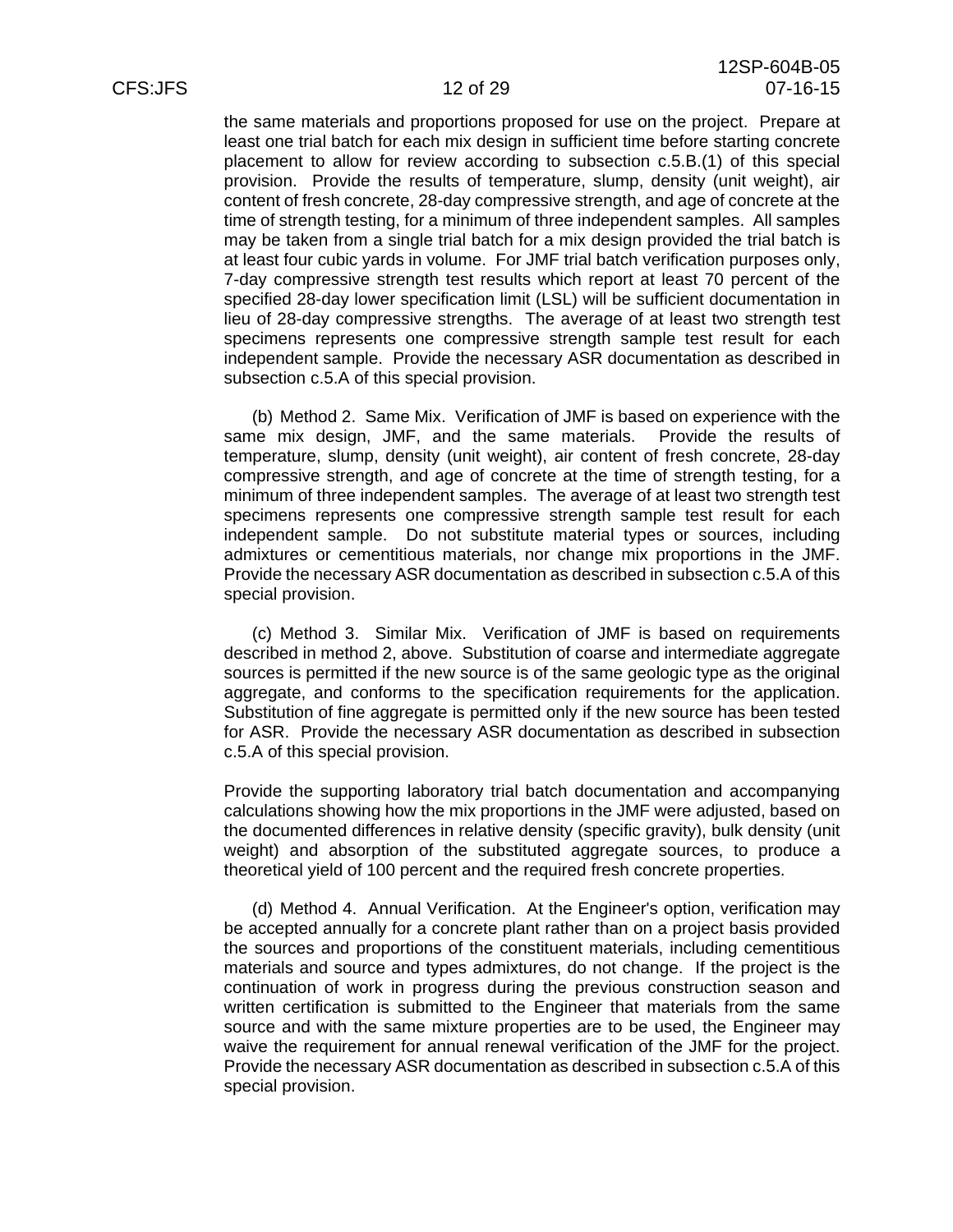C. Department Provided Mixes. Unless otherwise specified in the contract or approved by the Engineer, the Engineer will provide the concrete JMF for the following types of concrete regardless of the total quantity for the project.

(1) Structural concrete patching mixtures, mortar and grout.

(2) Bridge deck overlay concrete mixtures.

(3) Project-specific concrete mixtures and grades not defined in Table 1.

Provide all other mix designs and accompanying JMF's according to subsection c.5.B of this special provision.

The ASR documentation for the fine aggregate described in subsection c.5.A of this special provision must accompany the Contractor's request for the concrete JMF.

D. Changes in Materials and Proportions. Any change from one approved JMF to another for the same grade of concrete must have prior approval by the Engineer.

Prior to batching, verify that the proposed JMF changes will not affect the properties of the fresh concrete (slump, temperature, air content, density (unit weight), workability), nor result in excessive mortar bar expansion as a result of deleterious reactivity between the aggregates and cementitious materials as described in subsection c.5.A of this special provision.

Resubmittal of a mix design and its accompanying JMF, as described in subsection c.5.B of this special provision, is not required when making adjustments to the aggregate mix proportions included in the approved JMF in order to maintain optimization of the aggregate gradation in accordance with the contract.

Record all changes to JMF in the QC records along with the rationale for the change.

E. QC Sampling and Testing. Conduct startup sampling and testing for temperature, slump, density (unit weight), and air content on the first load. Do not place concrete until testing verifies that the fresh concrete properties have not exceeded the QC action and suspension limit thresholds specified in Table 2 and the testing correlation requirements of subsection d.1.B of this special provision have been met. Continue testing subsequent loads as described in the QC plan, for each grade of concrete delivered to the work site each day. Startup or initial sampling and testing will not be eligible for consideration to initiate PWL dispute resolution process. The QC sampling and testing must be independent from the Department's QA sampling and testing.

Provide the curing facilities in accordance with subsection d.2.C of this special provision prior to start of concrete production.

Perform QC sampling and testing for air content loss of fresh concrete that is either slipformed or pumped, as follows:

- (1) At least once during each week of production.
- (2) Whenever the concrete pump is relocated, where applicable.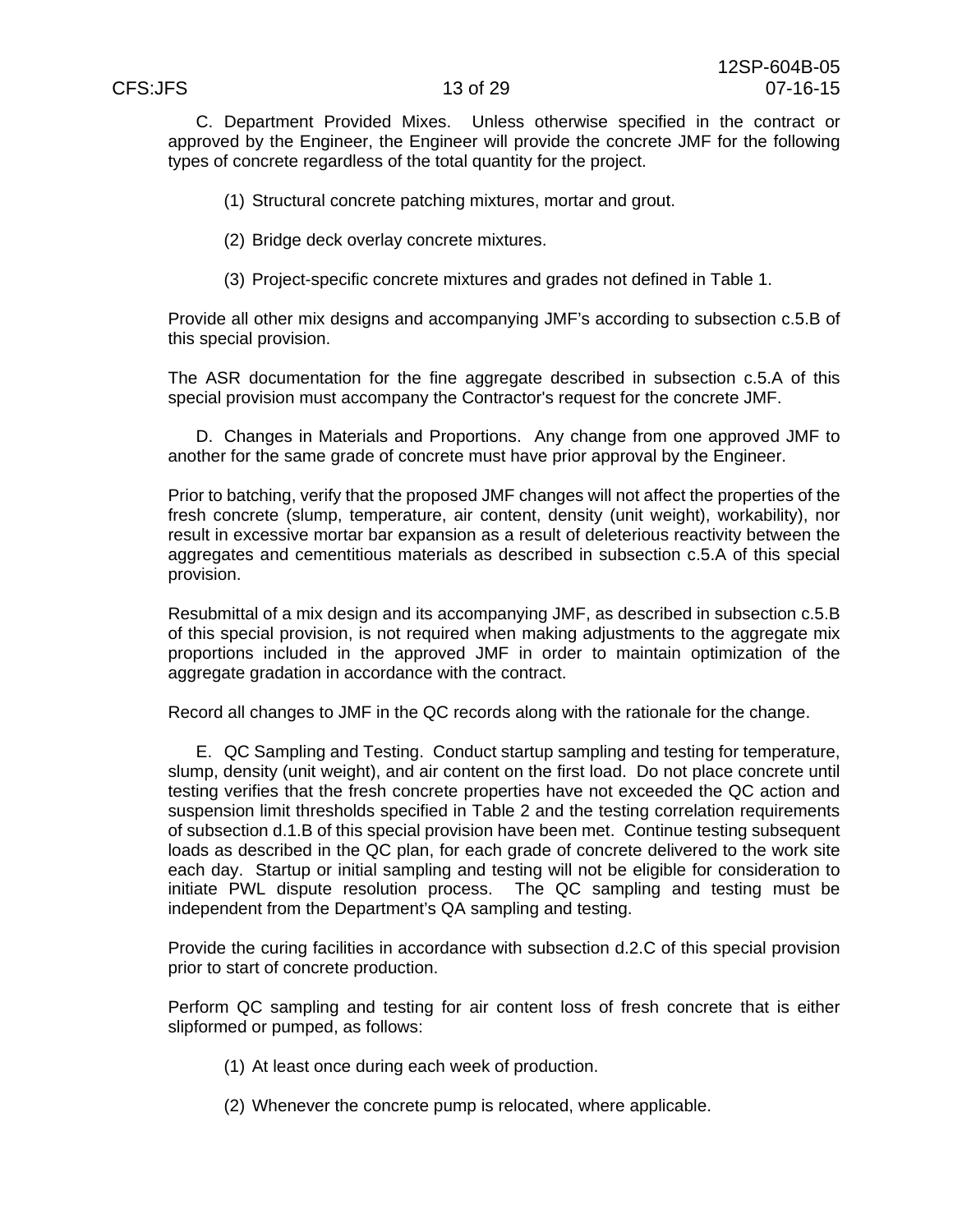(3) Whenever there is a significant change in the boom angle of the concrete pump during concrete placement, where applicable.

Sample and test a representative haul unit of concrete immediately after its discharge but before the slipform paver or pump hopper, where applicable. Sample and test the concrete representing the same haul unit, again, after the slipform paver or after discharge from the pump (after vibration), where applicable. If the difference in measured air content between the two test locations for the same concrete is greater than 1.5 percent air by volume of concrete, suspend operations and administer corrective action. Resume concrete placement only after taking the necessary corrective action to reduce the loss in air content of fresh concrete between the two test locations, as approved by the Engineer. Document the corrective action to be taken in the QC records and make the necessary changes to the QC plan, where applicable.

The Contractor's QC and the Department's QA strength test specimens for 28-day compressive strength must be the same size (either 6-inch by 12-inch or 4-inch by 8-inch) for lot dispute resolution consideration. Dispute resolution only applies for PWL quality index analysis.

Independent QC sampling and testing must be conducted on each sublot within a respective production lot in order for the production lot to be considered for dispute resolution.

Concrete exceeding the maximum specification limits for slump or temperature must be rejected regardless of the total mixing time at the time of arrival to the project.

The Engineer may require the Contractor to administer additional QC sampling and testing if the Engineer determines the Contractor's current QC sampling and testing methodology is shown to be insufficient to ensure continual control of the quality of the concrete.

Take the appropriate corrective action, as described in the QC plan, when QC testing shows the QC action limits for any quality characteristic are exceeded. Suspend production if any of the QC suspension limits are exceeded or if the corrective action is not sufficient to restore the quality to acceptable levels.

Resume production only after making all necessary adjustments to bring the mixture into conformance with all applicable specifications and receiving approval to resume work from the Engineer. Document these adjustments in the QC records.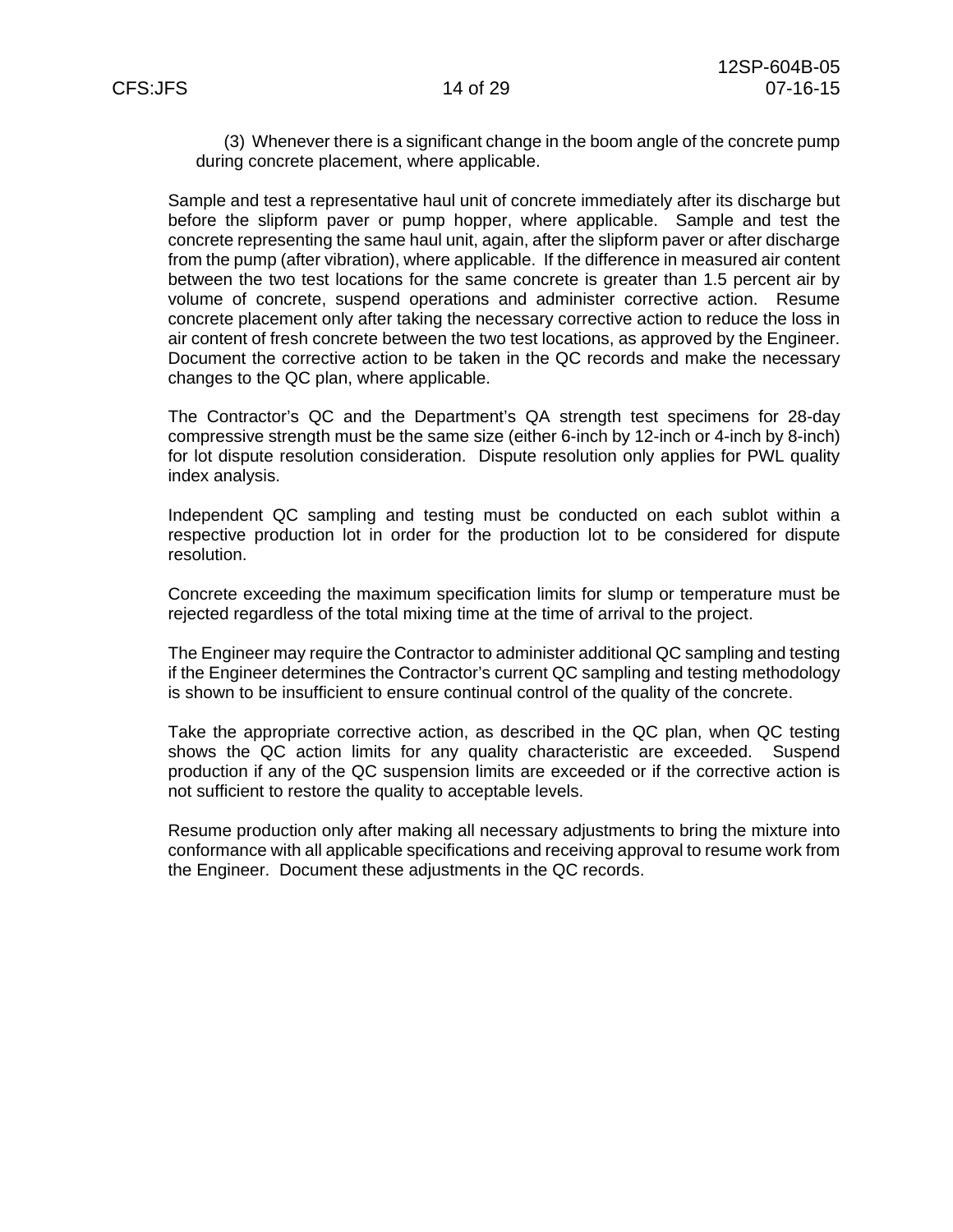| rable 2: QC Action and Suspension Limits                                                            |                                                         |                                       |  |  |
|-----------------------------------------------------------------------------------------------------|---------------------------------------------------------|---------------------------------------|--|--|
| <b>Quality Characteristic</b>                                                                       | <b>Action Limits</b>                                    | <b>Suspension Limits</b>              |  |  |
| Air Content (percent)                                                                               | See Note Below                                          | $< 5.0$ or $> 8.5$                    |  |  |
| Air Content Loss (percent)                                                                          |                                                         | Greater than 2.0                      |  |  |
| Conc. Temp. (deg. F)                                                                                | As Defined in the                                       | $<$ 45 or $>$ 90 at time of placement |  |  |
| Slump (max.) (inch)                                                                                 | Contractor QC Plan                                      | See Table 1, footnote (g)             |  |  |
| Density (unit weight)                                                                               |                                                         | N/A                                   |  |  |
| <b>Aggregate Gradation</b>                                                                          | Refer to requirements for Optimized Aggregate Gradation |                                       |  |  |
|                                                                                                     | specified in the contract.                              |                                       |  |  |
| Note:<br>Action limits must be defined in the Contractor QC Plan and cannot be $\le$ 5.5 or $>$ 8.0 |                                                         |                                       |  |  |

**Table 2: QC Action and Suspension Limits** 

F. Work Progress Test Specimens. Determine the strength of concrete for opening to construction traffic or regular traffic, for removing shoring and forms, or for similar purposes in accordance with subsections 104.11, 601.03.H, and 701.03.D of the Standard Specifications for Construction, and as approved by the Engineer. Cure work progress test specimens in the same manner as the in-situ concrete. Allow the Engineer to witness testing of work progress test specimens.

The maturity method may be used to determine the in-place, opening-to-traffic flexural strength, provided the necessary preliminary flexural strength versus time-temperature factor correlation, using the same materials and JMF, is established according to Department procedures and approved by the Engineer before placing the concrete.

G. Reduced QC for Small Incidental Quantities. If approved by the Engineer, reduced levels of on-site QC testing for concrete may be considered for small incidental quantities as defined in subsection a.1 of this special provision.

Unless approved by the Engineer, multiple small incidental quantities, including ones that are consecutively placed throughout the project on the same day, are not eligible for reduced QC consideration if the total plan quantity of concrete for the item exceeds 100 cubic yards in volume. Include details for reduced QC testing and oversight in the approved QC plan, and in accordance with following:

(1) The small incidental quantity of concrete will be limited to a single day's concrete placement of a maximum 20 cubic yards in volume.

(2) The small incidental quantity of concrete is not an integral part of a structural load bearing element.

(3) The Engineer received written certification from the Contractor that the concrete supplier has a current QC plan in place and available for review upon request by the Engineer.

(4) The concrete supplier employs a certified concrete technician (MCA Michigan Level II) available at the plant or on call during concrete placement to validate and authorize modifications to the concrete JMF, as necessary.

(5) Prior to the first concreting operation, concrete representing the JMF for the small incidental quantity has been sampled and tested by a certified concrete technician (MCA Michigan Level I or II) to verify that, historically, the JMF produced a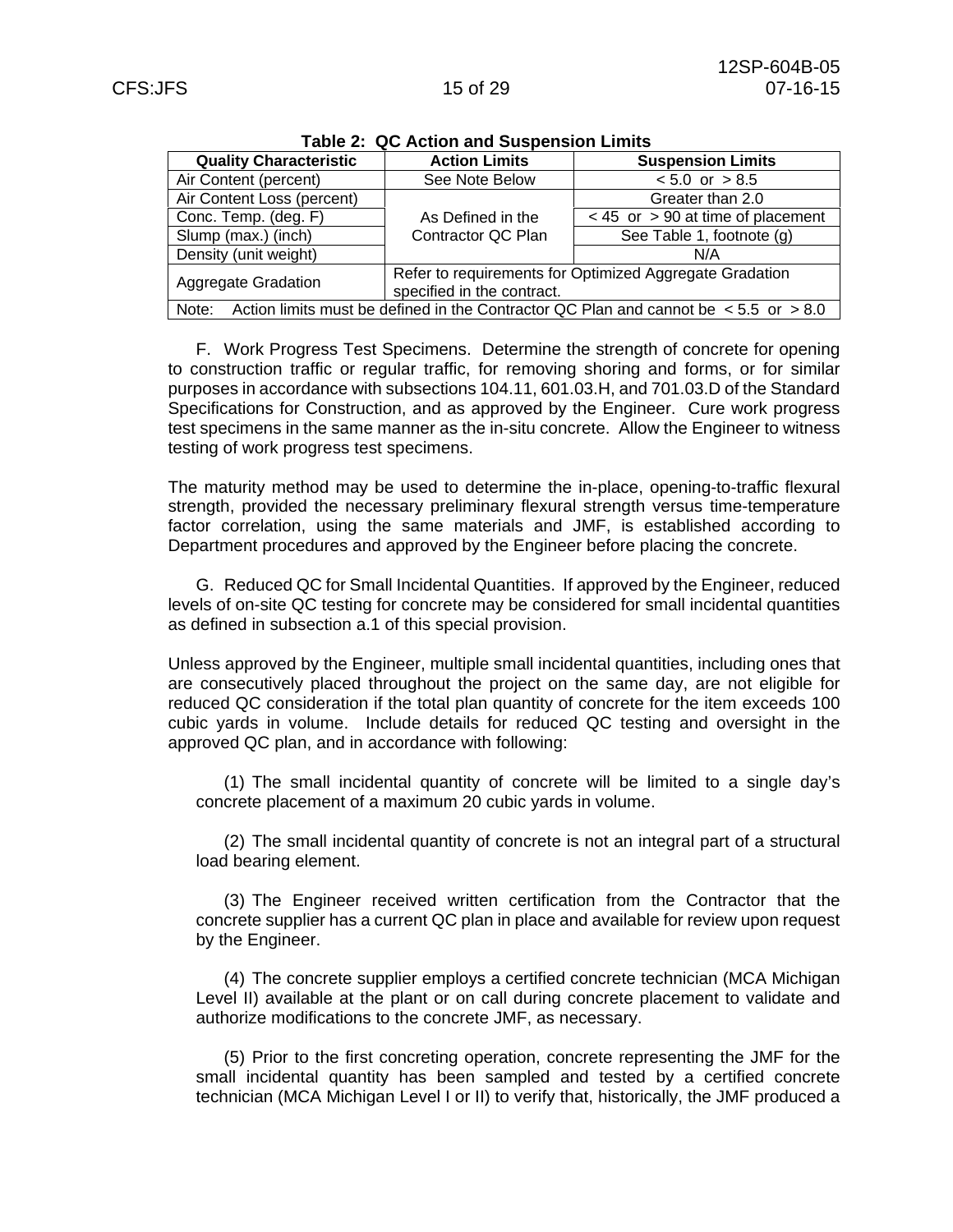concrete mixture meeting the minimum requirements for density (unit weight), slump, air content, and strength. Annual verification may be acceptable provided there are no changes to the material types or sources, including the cementitious materials and admixtures.

(6) The Engineer verified that the temperature, slump, and air content conform to specification requirements at the start of the day's concreting operation associated with the small incidental quantity.

(7) The Engineer is notified and provided sufficient opportunity to witness concrete placement.

### **d. Department Administered Quality Assurance (Acceptance).**

1. Department Quality Assurance Plan (QA plan). The Engineer will be responsible for administering the quality-based acceptance and will institute any actions necessary toward its successful implementation.

Acceptance of concrete pavement repair mixtures and concrete mixtures not included in Table 1 will be in accordance with the contract.

The Engineer will develop and follow a QA plan. The Engineer will provide the QA plan to the QC Plan Administrator a minimum of 5 working days prior to the pre-production meeting. The QA plan will be reviewed at the pre-production meeting and any proposed changes will be documented.

The nominal QA strength test specimen size, defined in subsection a.1 of this special provision will be noted in the QA plan.

A. Personnel Requirements. The personnel responsible for field inspection and for obtaining QA samples will possess the required qualifications to collect QA samples. Sampling will be performed by a certified concrete technician (MCA Michigan Level I or II) or (MCAT) certified aggregate technician, where applicable.

B. Testing Correlation. The testing equipment and associated testing personnel for both the Engineer's QA testing and Contractor's QC testing must be used to conduct side by side correlation testing of the same concrete from the first load to verify correlation of both the Department's and the Contractor's test results for temperature and air content of fresh concrete. Side by side testing correlation must be conducted whenever there is a change in QC or QA equipment and/or personnel for the project, or as directed by the Engineer. The temperature measuring devices used for QC and QA must correlate relative to each other within 2 degrees F. If the air content results of two tests conducted between the Engineer's and the Contractor's testers differ by more than 0.8 percent air by volume of concrete, an air content test of fresh concrete must be conducted by a third party, designated by the Engineer but independent of the project, prior to commencement of concrete placement in efforts to resolve issues relative to non-correlation.

C. Laboratory Facilities. The testing laboratory with responsibility for acceptance testing on this project is the Region testing laboratory, or a qualified facility under the authority of the Engineer. Dispute resolution testing for 28-day compressive strength, where applicable, will be conducted at the Department's Central CFS laboratory or an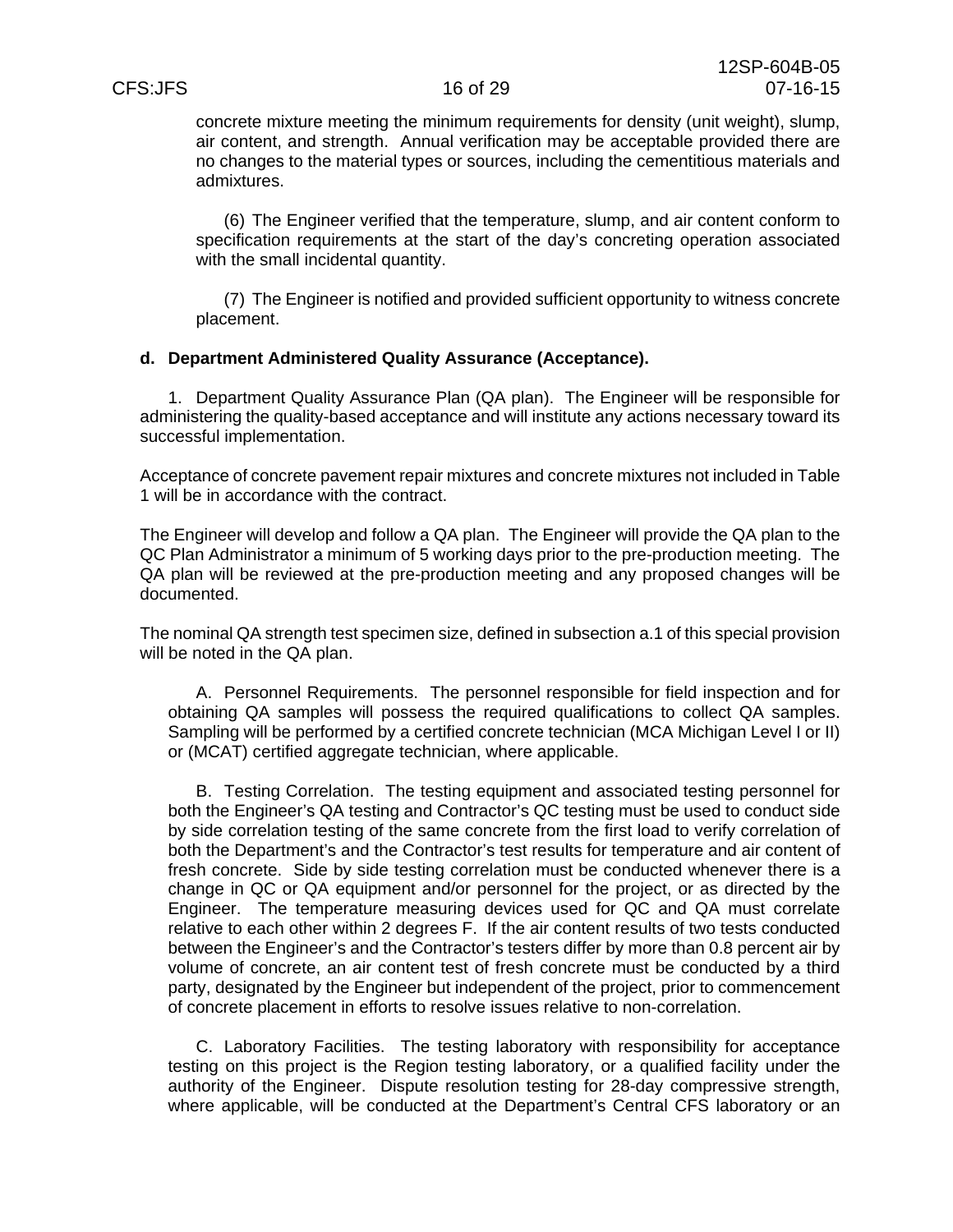independent *AASHTO* Accredited laboratory facility designated by the Department.

2. QA Sampling and Testing. The Engineer will verify the Contractor's daily startup sampling and testing of temperature, slump, and air content of fresh concrete on the first load; conduct QA sampling and testing; monitor Contractor adherence to the QC plan; and inspect field placed materials in such a manner as to ensure that all concrete for the project is represented. The testing correlation requirements of subsection d.1.B of this special provision must be met prior to concrete placement.

The following ASTM test methods will apply. The Department's established procedures for sampling and testing are acceptable alternatives.

*C 31* Practice for Making and Curing Concrete Test Specimens in the Field

*C 39* Test Method for Compressive Strength of Cylindrical Concrete Specimens

*C 78* Test Method for Flexural Strength of Concrete (Using Simple Beam with Third-Point Loading)

*C 138* Test Method for Density (Unit Weight), Yield and Air Content (Gravimetric) of Concrete

*C 143* Test Method for Slump of Hydraulic-Cement Concrete

*C 172* Practice for Sampling Freshly Mixed Concrete

*C 173* Test Method for Air Content of Freshly Mixed Concrete by the Volumetric Method

*C 231* Test Method for Air Content of Freshly Mixed Concrete by the Pressure Method

*C 293* Test Method for Flexural Strength of Concrete (Using Simple Beam with Center-Point Loading)

A. Lot Size and Make Up. A production lot will not include more than one grade of concrete, concrete of the same grade having different specified slump or air content, or concrete of the same grade having different mix designs, or JMFs. Non-PWL application and small incidental quantities will not be included in PWL production lots.

Consecutively placed concrete mixes where the aggregate proportions were adjusted to maintain an optimized gradation may be included in the same production lot provided they are the same grade and same JMF.

(1) PWL Applications. PWL applies only to pavements for mainline, shoulder, miscellaneous concrete pavement (including ramps), and concrete pavement overlay applications. PWL will not apply for temporary concrete pavement or bridge approach slab applications. Where applicable, a production lot may consist of a single day's production. Each production lot will be divided into five approximately equal sublots. At the option of the Engineer, occasional small individual quantities of concrete may be combined with a larger production lot provided they are of the same grade, contain the same JMF, and are used for the same PWL application.

(2) Non-PWL Applications. Non-PWL applies to all concrete placements other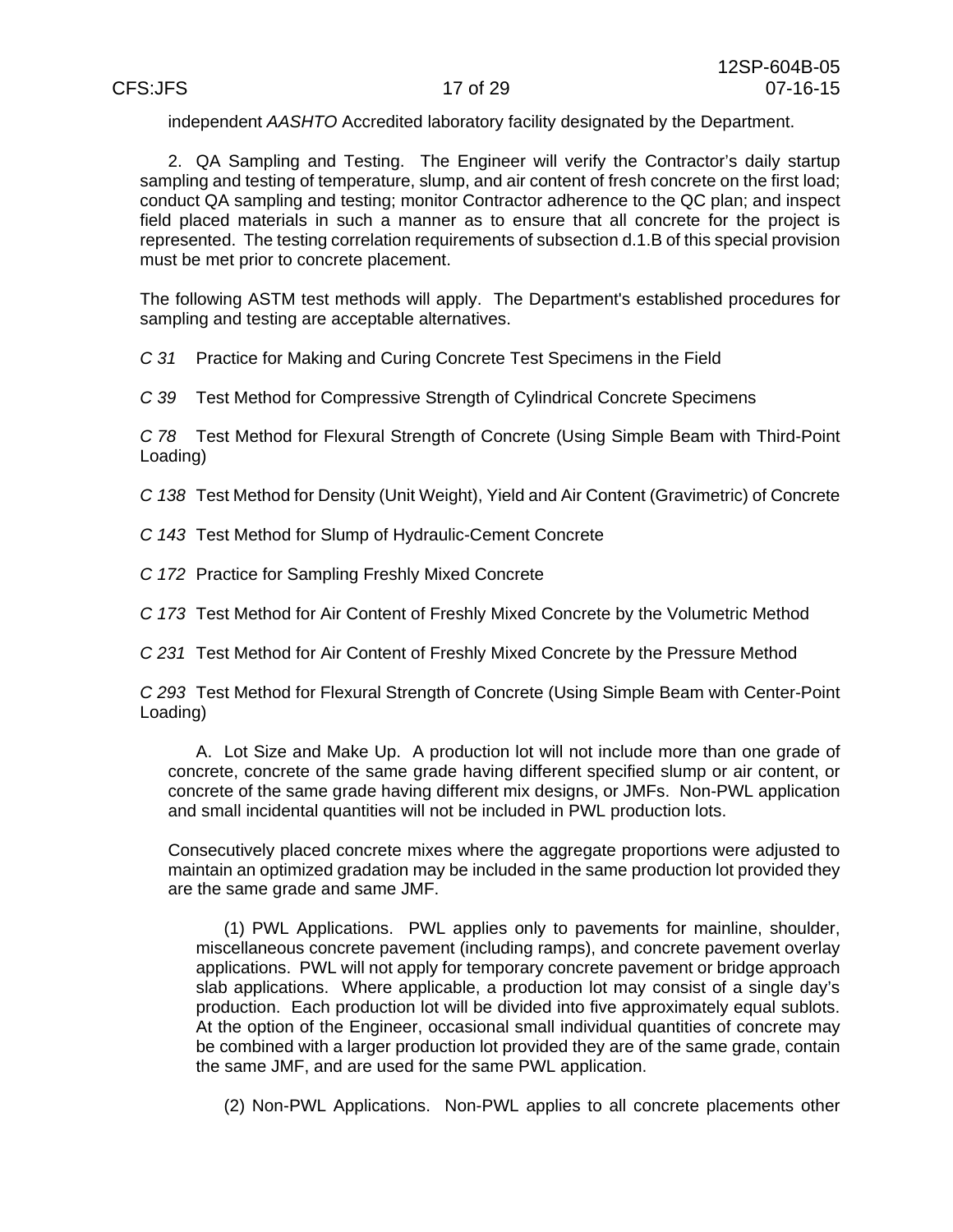than PWL and small incidental quantity applications. Lot size and makeup will be determined by the Engineer, based on site conditions. A production lot may consist of a single day's production, individual concrete structural elements (eg. footing, column, pier cap, deck, bridge approach slab), or any combination thereof, provided they are of the same JMF. Each production lot will be divided into sublots of approximately equal size, as determined by the Engineer. The minimum number of sublots will be one per production lot, with the maximum number of sublots based on the anticipated total quantity of concrete to be placed and site conditions. A minimum of one sublot will be required for each day of production.

(3) Small Incidental Quantities. At the option of the Engineer, daily 28-day compressive strength QA test cylinders for small incidental quantities of concrete, as defined in subsection a.1 of this special provision, may not be required provided QA test cylinders representing the same JMF as the small incidental quantity of concrete were sampled and molded at least once during the same week (see subsection d.2.B of this special provision).

B. Sampling. Except as modified herein, QA sample locations will be determined as described in the "Random Sampling for Quality Control/Quality Assurance Projects" section of the Materials Quality Assurance Procedures Manual.

The QA sampling rate and sample location will be based on cubic yard quantities.

Samples will be taken from the concrete at the location as close to its final placement into the forms or on the grade as practical. If sampling from the discharge of the haul unit, the sample will be taken from approximately the middle one-third of the load.

Samples for acceptance will not be taken at the concrete production facility (batch plant), nor prior to discharge from a concrete pump (excluding tremie seal placement applications). Mix adjustments to the concrete contained within the haul unit selected for QA sampling and testing (beyond normal QC) will not be permitted prior to QA sampling and testing. QA sampling will be without prior notification.

(1) PWL Applications. The random number method for PWL sampling will be used to determine the sampling locations. A random number will be generated for each respective sublot. The sampling frequency for a production lot is one QA sample per sublot.

(a) Prior to the pre-production meeting, the Engineer will generate a list of random numbers using a computer spreadsheet program or a calculator. The random numbers will be used to designate when QA samples are to be taken, based on cubic yard quantities.

(b) At the pre-production meeting, each page that lists random numbers will be signed by the QC Plan Administrator and the Engineer. Each sheet containing the random numbers will be covered by a separate sheet of paper so as to prevent disclosure of the random numbers.

(c) The original signed list will be placed in the project file and a copy will be provided to the Engineer's field inspector for the project.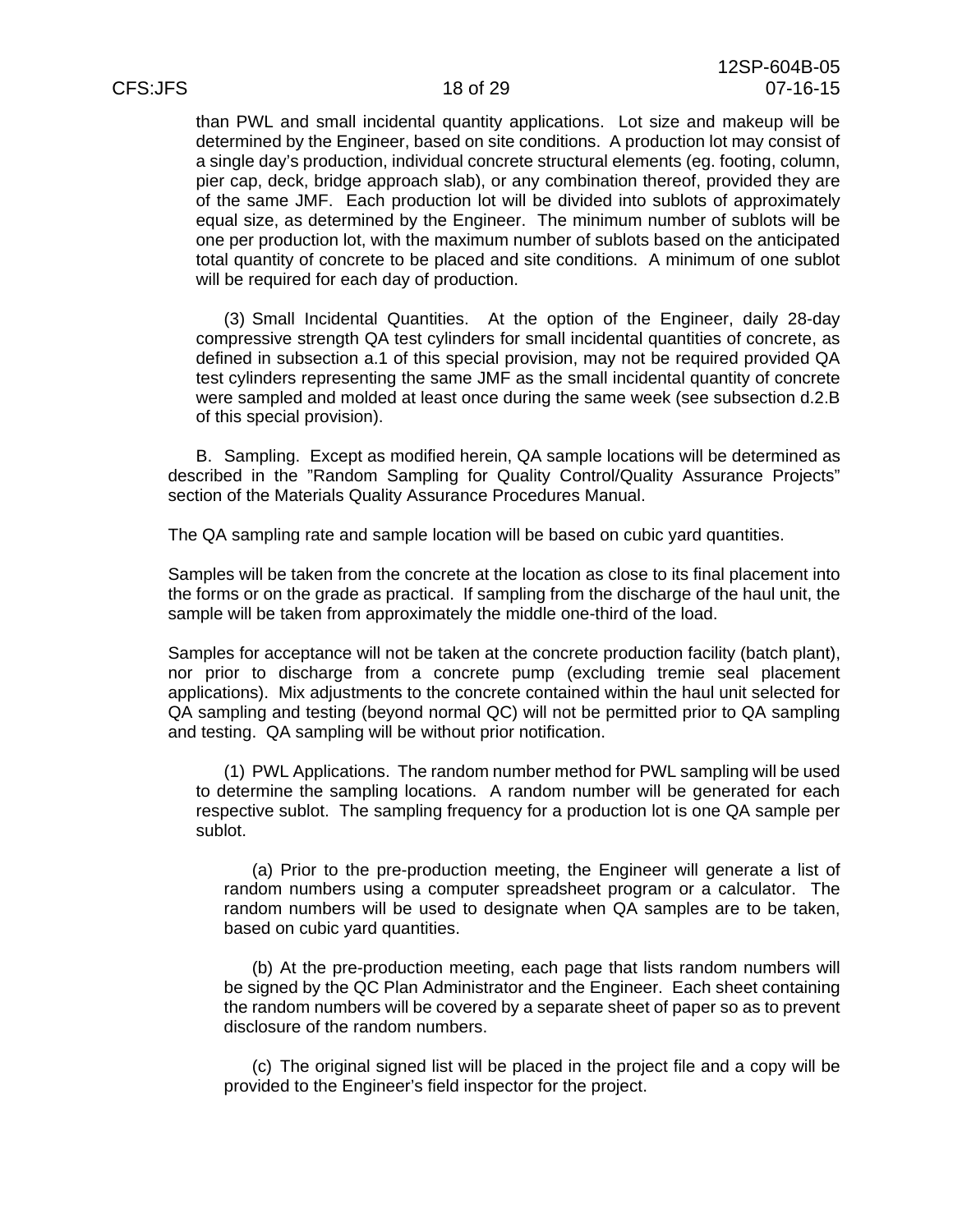(d) When the project is completed, a copy of the list of random numbers will be provided to the Contractor upon request.

If a sublot is not completed in sufficient quantity to permit it to be randomly sampled during its respective production day, as planned, the quantity of concrete for the sublot that was not placed as part of the day's production will be sampled during the following production day according to the original random number sampling protocol. The random sample will then represent the total quantity of concrete for the sublot placed over the respective multiple days of production.

If the quantity of a grade of concrete to be sampled on the last day of production for the project is not sufficient to make up three or more equivalent sublots, combine the test results for these one or two remaining sublots, or fraction thereof, with the previous day's production lot for quality index analysis.

(2) Non-PWL Applications. Where practical, the random number method will be used to determine the sampling locations as described in subsections d.2.B.(1)(a) through (d) of this special provision. A random number will be generated for each respective sublot. The sampling frequency for a production lot is one QA sample per sublot.

(3) Small Incidental Quantities. At the option of the Engineer, small incidental quantities as defined in subsection a.1 of this special provision may be accepted (visually inspected and noted on the Inspector's Daily Report) without daily 28-day compressive strength QA test specimens provided there is a current acceptable strength test history of the JMF for the project prior to placement of the small incidental quantity. One set of compressive strength QA test specimens will then be molded for each small incidental quantity JMF at least once per week during production, thereafter, as determined by the Engineer (note the test results or identification number for the corresponding weekly QA compressive strength test result on the Inspector's Daily Report for each small incidental quantity). Quality control testing and daily QA testing for temperature, slump, and air content of fresh concrete are still required. Reduced QC for small incidental quantities, as described in subsection c.5.G of this special provision, may be considered.

C. Testing. The location(s) within the project limits for QA testing of the fresh concrete and placement of curing facilities for initial curing of the 28-day compressive strength QA test cylinders will be determined by the Engineer in conformance with the following criteria:

(1) The elapsed time between obtaining the first and the final portion of the composite sample must not exceed 15 minutes.

(2) Testing for slump, temperature, and air content of fresh concrete must begin within 5 minutes after obtaining the final portion of the composite sample.

(3) Molding of the 28-day compressive strength QA test cylinders must begin within 15 minutes after obtaining the final portion of the composite sample.

(4) The concrete sample must be protected from the sun, wind, and other sources of rapid evaporation, and from contamination.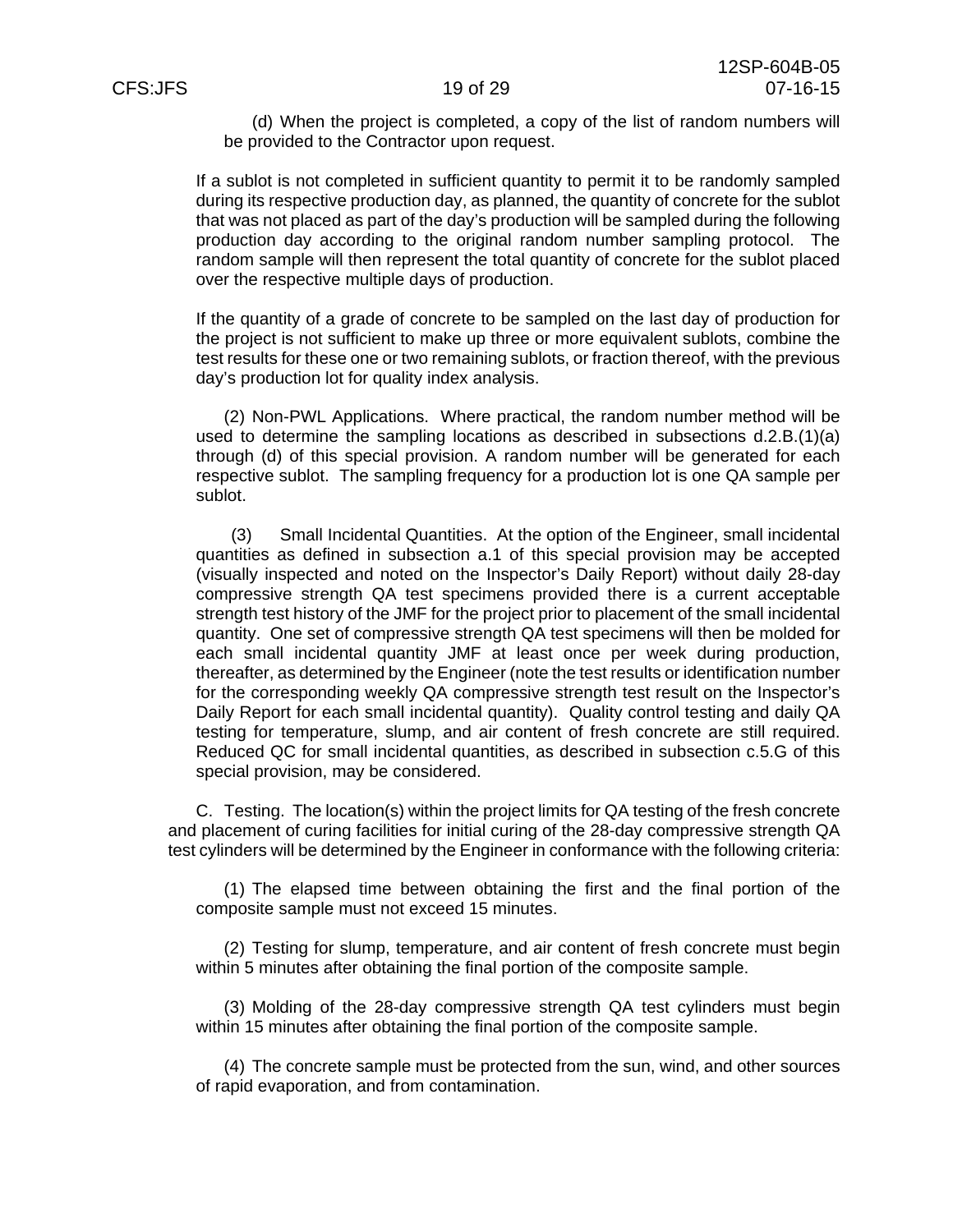Two QA concrete strength test specimens per sample will be molded for 28-day compressive strength QA testing. For PWL applications only, two additional concrete strength test specimens will be molded and cured in the same manner as the QA specimens, to be retained by the Department in the event of dispute resolution. The dispute resolution QA concrete strength test specimens will be tested by the Engineer only in the event of dispute resolution according to subsection d.6 of this special provision.

The Contractor will provide curing facilities equipped to ensure the proper environment for the Department's QA concrete strength test specimens during initial cure. Each initial cure facility must provide ventilation or insulation, where applicable, to ensure the ambient temperature surrounding the specimens is maintained according to *AASHTO T 23/ASTM C 31*. Failure by the Contractor to maintain the proper curing environment during initial cure will not be basis for rejection of samples, dispute resolution, or claims against the Department. Each initial curing facility must be capable of being locked, using a Department provided padlock. The Contractor will ensure that all initial curing facilities are accounted for at all time, and protected against theft and damage. The Contractor will place and secure each initial cure facility throughout the project limits in such a manner so as to minimize excessive transport of the test specimens prior to initial cure, as follows:

(5) Immediately after finishing molded specimens, the Engineer will move the QA concrete strength test specimens to the closest initial cure facility provided by the Contractor.

(6) Immediately after all QA concrete strength test specimens are placed into the cure facility and the proper initial curing conditions have been established, the Engineer will secure the facility using the Department provided padlock. Access to the QA concrete strength test specimens, thereafter, must be coordinated with the Engineer and will only be permitted in the presence of the Engineer.

(7) The Engineer will transport the QA concrete strength test specimens within 48 hours after molding, but not prior to 8 hours after final set of the concrete, from the initial curing facility to the Department's designated testing laboratory for final curing and strength testing. The specimens will be protected with a suitable cushioning material to prevent damage from jarring during transport. The total transportation time must not exceed 4 hours prior to commencement of final curing.

D. QA Stop Production Criteria. The Engineer will issue a Notice of Non-Compliance with Contract Requirements (Form 1165) and concrete production must stop when one or more of the following are observed.

(1) The QA testing shows that one or more of the suspension limits for quality characteristics defined in Table 2 are in non-compliance.

(2) The QC plan is not being followed.

(3) Segregation, excessive slumping of unsupported slipformed edges, or other notable changes in the fresh concrete properties is observed that may prevent proper placement, consolidation and finishing, or compromise the performance or long-term durability of the finished product.

(4) The required curing system is not being applied in a timely manner, as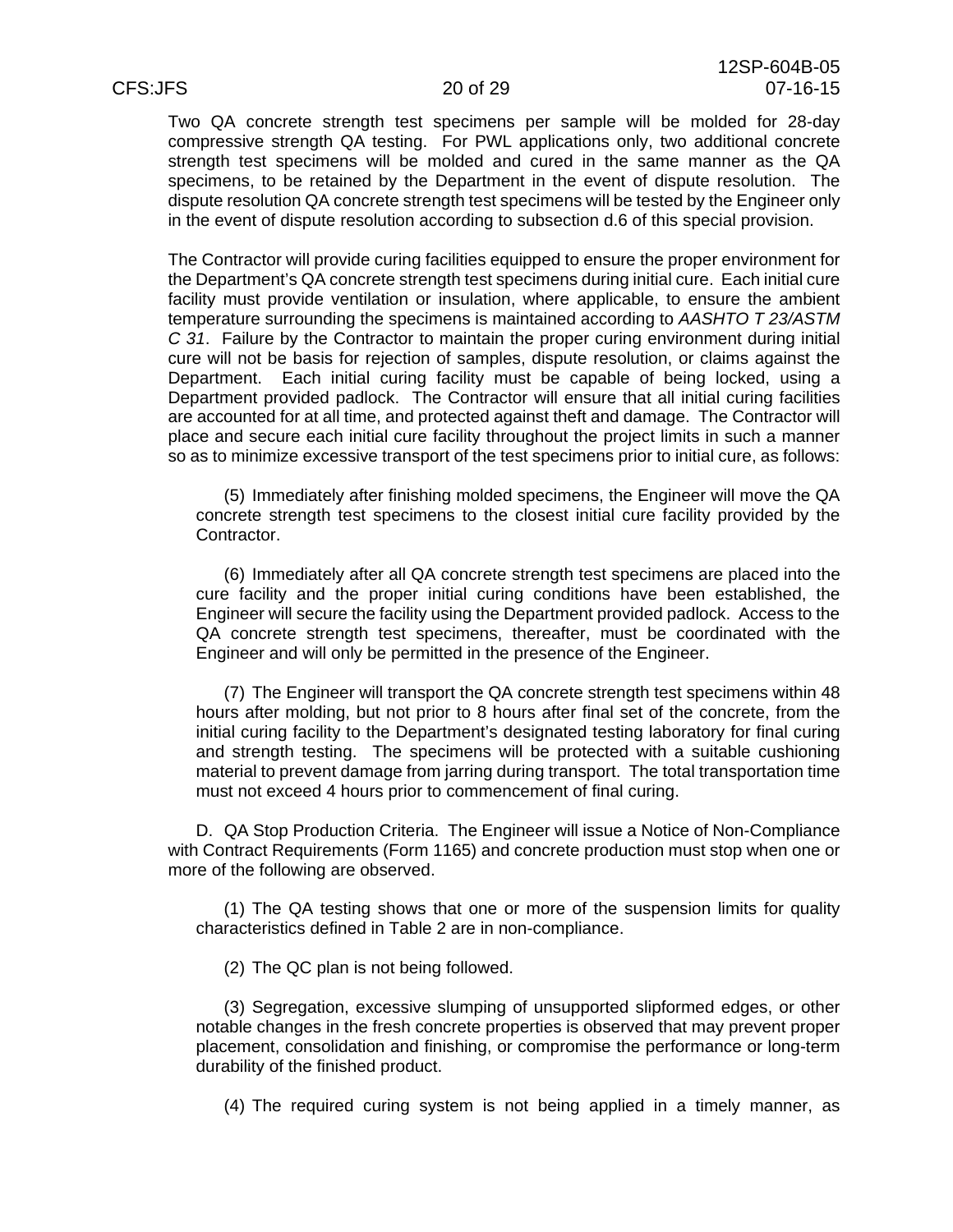specified by the contract.

(5) If the measured air content loss between the two testing locations for the same concrete is greater than 1.5 percent air by volume of concrete as described in subsection c.5.E of this special provision.

The Engineer will issue a Notice to Resume Work (Form 1165) only after all necessary adjustments are made to restore conformance with all applicable specifications, and the appropriate documentation is made in the QC records.

E. QA Records. The Engineer will maintain a complete record of all QA tests and inspections. The records will contain, as a minimum, signed originals of all QA test results and raw data, random numbers used (where applicable) and resulting calculations. The QA test results will not be provided to the Contractor until the corresponding QC test results are received by the Engineer.

3. Quality Index Analysis. The Engineer's QA test results will be used to determine the pay factor (PF) and price adjustment (ADJ). The Contractor's QC test results will not be used for pay factor and price adjustment analysis. The Engineer will complete pay factor and price adjustment analysis within 7 working days after completion of all 28-day compressive strength testing for the represented production lot or quantity of concrete.

A. PWL Applications. The PWL, PF and associated ADJ will be determined according to subsection d.4 of this special provision using the MDOT Concrete PWL Worksheet. The AQL, RQL, LSL and USL used in the quality index analysis are shown in Table 3. The Engineer will perform the quality index analysis for all concrete represented by sufficient lot size and makeup necessary for random sampling according to subsections d.2.A and d.2.B of this special provision. All values of PWL, PF, and OLPF in these formulae are percent, not decimal. All values of PWL are rounded to whole numbers. All values of PF and OLPF are rounded to two decimal places.

B. Non-PWL Applications. The PF and associated ADJ will be determined according to subsection d.5 of this special provision. All values of PF and OLPF in these formulae are decimal, not percent. All values of PF and OLPF are rounded to two decimal places.

C. Small Incidental Quantities. Price adjustment for 28-day compressive strength deficiencies will be based on test results for the corresponding weekly QA test specimens and the pay factor (PFs) calculated according to the formula defined in subsection d.5.A of this special provision. The price adjustment  $(ADJ) = (PFs - 1)(Price)$ .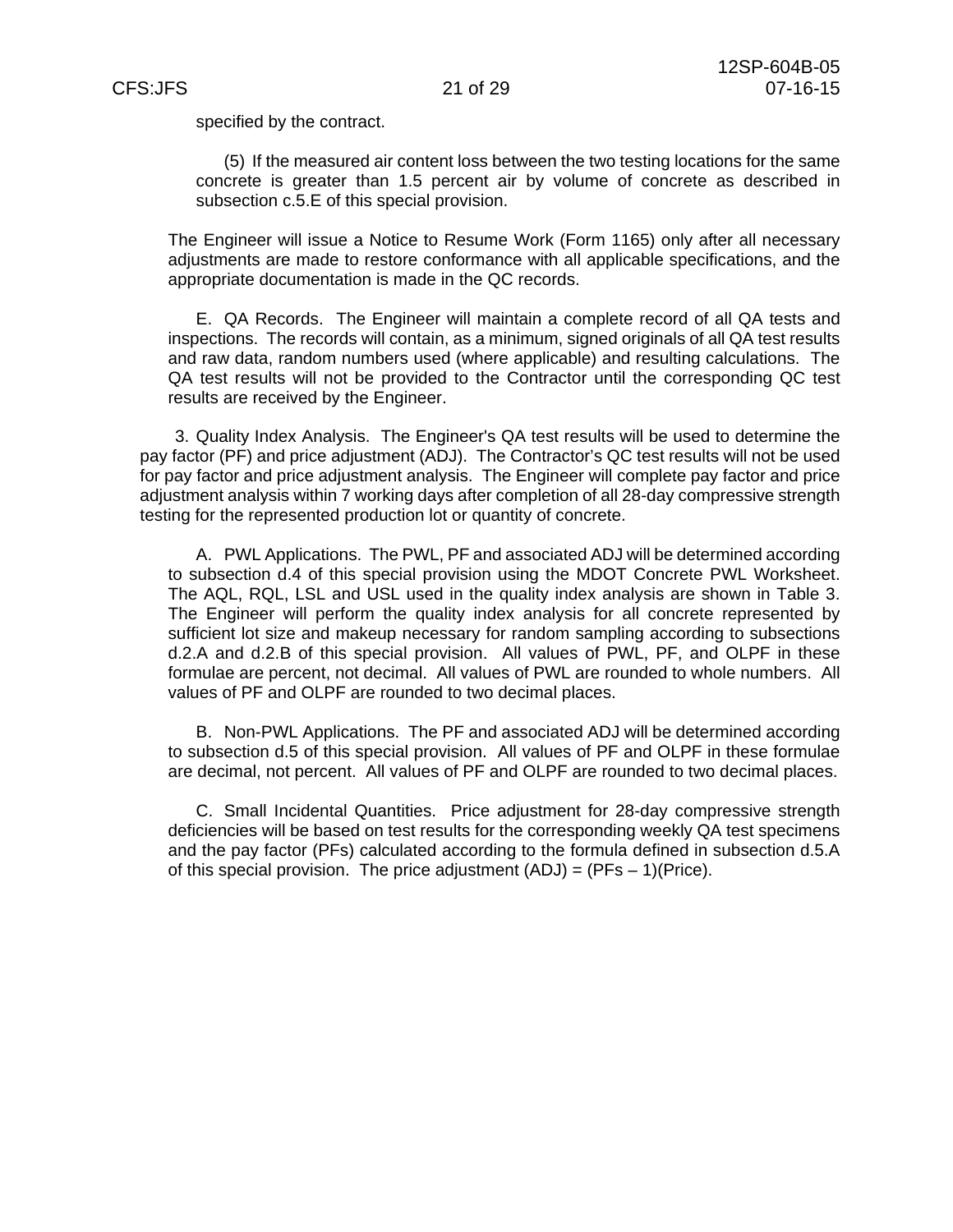|  | Table 3: Quality Index Parameter Specification Limits for PWL Applications |
|--|----------------------------------------------------------------------------|
|--|----------------------------------------------------------------------------|

|                                             | <b>Grade of Concrete</b> |  |  |
|---------------------------------------------|--------------------------|--|--|
| <b>Quality Index Parameters</b>             | P1/P1M                   |  |  |
| 28-Day Compressive Strength                 |                          |  |  |
| Specification Limit - Lower (LSL) (psi)     | 3500                     |  |  |
| Specification Limit - Upper (USL)           | N/A                      |  |  |
| Acceptable Quality Level (AQL)              | 95 PWL                   |  |  |
| Rejectable Quality Level (RQL)              | <b>50 PWL</b>            |  |  |
| <b>Air Content of Fresh Concrete</b>        |                          |  |  |
| Specification Limit - Lower (LSL) (percent) | 5.5                      |  |  |
| Specification Limit - Upper (USL) (percent) | 8.0                      |  |  |
| Acceptable Quality Level (AQL)              | <b>90 PWL</b>            |  |  |
| Rejectable Quality Level (RQL)              | <b>50 PWL</b>            |  |  |
| Suspension Limits (percent)                 | $< 5.0$ or $> 8.5$       |  |  |

4. Pay Factor (PF) Determination and Price Adjustment for Percent Within Limits (PWL) Applications. The MDOT Concrete PWL Worksheet uses the following formulae to calculate the PF and associated ADJ for each production lot. The maximum calculated numerical values for PF and OLPF will not exceed 105.00.

A. Pay Factor for 28-Day Compressive Strength (PFs). If PWL for 28-day compressive strength (PWLs) is 95 to 100 inclusive, use the following formula to determine PFs.

### $PFs = 5 + PWLs$

If PWLs is 50 to less than 95, use the following formula to determine PFs.

$$
PFs = 47.22 + (0.5556 \times PWls)
$$

If PWLs is less than 50, the production lot is rejectable and the Engineer will require additional evaluation to decide what further action may be warranted as described in subsection d.9 of this special provision.

B. Pay Factor for Air Content of Fresh Concrete (PFac). If PWL for air content of fresh concrete (PWLac) is 70 to 100 inclusive, use the following formula to determine PFac.

$$
PFac = 55 + (0.5 \times PWLac)
$$

If PWLac is 50 to less than 70, use the following formula to determine PFac.

$$
PFac = 37.5 + (0.75 \times PWLac)
$$

If PWLac is less than 50, the Engineer will elect to do one of the following.

(1) Require removal and replacement of the entire production lot with new testing conducted on the replacement concrete and repeat the evaluation procedure.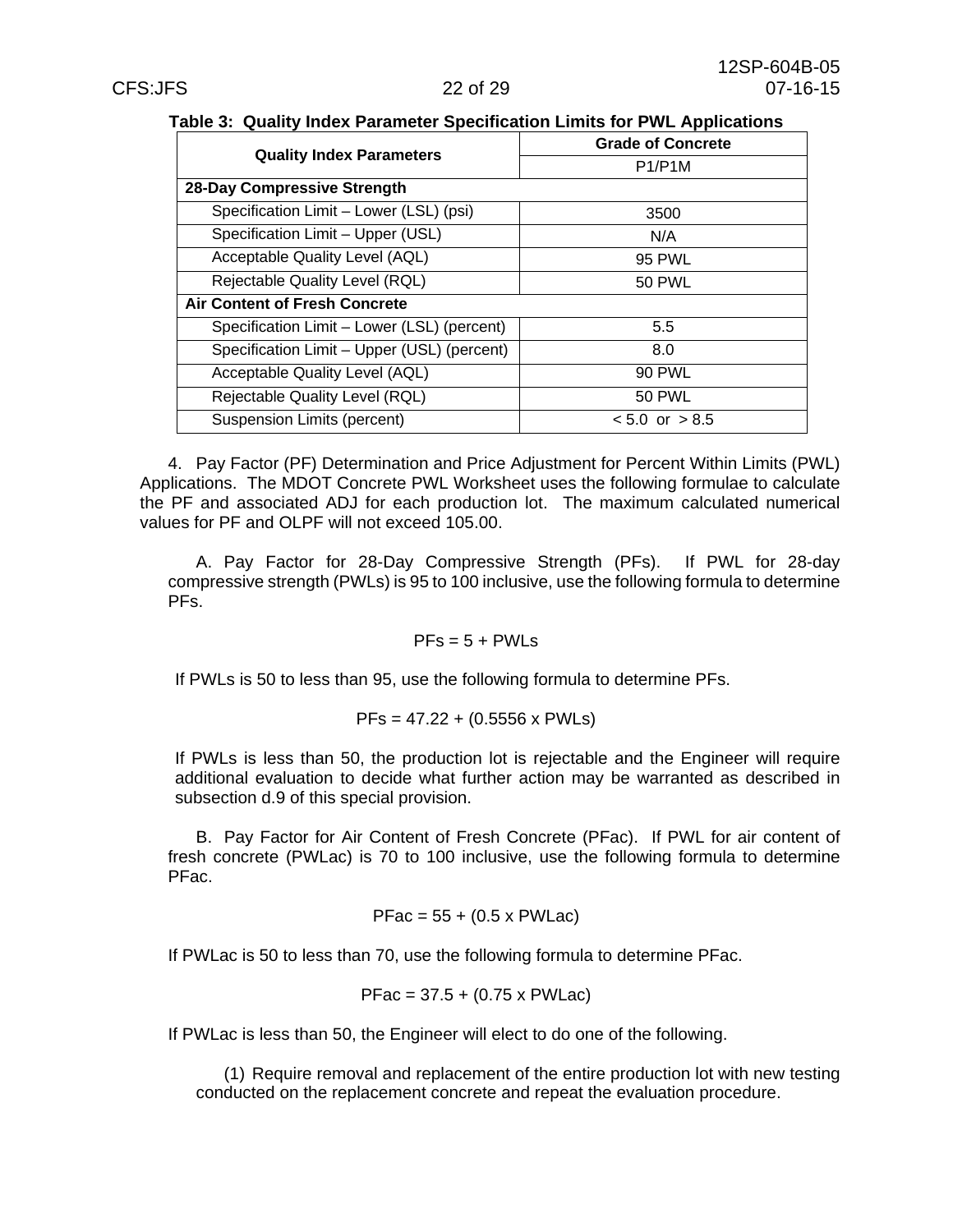(2) Provided no individual test results for the production lot are outside the suspension limits for air content specified in Table 2, allow the production lot to remain in place and apply an OLPF of 50.00.

(3) Allow submittal of a corrective action plan for the Engineer's approval. If the Engineer does not approve the plan for corrective action, subsection d.4.B.(1) or d.4.B.(2) of this special provision will be applied. All costs associated with plan submittal and corrective action under this subsection will be borne by the Contractor. Positive ADJ (quality initiative) will not apply for production lots subject to corrective action.

C. Overall Lot Pay Factor (OLPF). The following formulae are used to calculate the OLPF and ADJ. Both pay factors (PFs and PFac) must be 100.00, or greater for the production lot to be eligible for positive ADJ (quality initiative) consideration.

 $OLPF = (0.60 \times PFs) + (0.40 \times PFac)$ 

ADJ = (OLPF-100)(Price)/100

ADJ = Price adjustment per pay unit to be applied to the production lot quantity Price = Original contract unit price bid for the pay item

5. Pay Factor (PF) Determination and Price Adjustment for Non-PWL Applications. Use the following formulae to calculate the PF and associated ADJ for each concrete item. Positive ADJ (quality initiative) does not apply for non-PWL applications. Each individual QA strength sample test result will be used to determine the PF and ADJ for the respective quantity of concrete that it represents, based on the sampling rate described in subsection d.2.B.(2) of this special provision.

The specification limits for non-PWL applications are defined in Table 4. Unless otherwise specified in the contract, concrete not conforming to the requirements specified in Table 4 is rejectable and subject to further evaluation.

|  |  |  |  |  |  |  | Table 4: Quality Index Parameter Specification Limits for Non-PWL Applications |
|--|--|--|--|--|--|--|--------------------------------------------------------------------------------|
|--|--|--|--|--|--|--|--------------------------------------------------------------------------------|

| <b>Quality Characteristic</b>                    | <b>Specification Limits</b>  |
|--------------------------------------------------|------------------------------|
| Air Content of Fresh Concrete (percent)          | $5.5 - 8.0$                  |
| Rejection Limit (percent)                        | $< 5.0$ or $> 8.5$           |
| Conc. Temp. (deg. F)                             | 45 - 90 at time of placement |
| Slump (max.) (inch)                              | See Table 1, footnote (g)    |
| 28-day Compressive Strength (psi)                | For LSL see Table 1          |
| Rejection Limit -<br>28-day Compressive Strength | See Table 1                  |

A. Pay Factor for 28-Day Compressive Strength (PFs).

$$
PFs = \frac{Tested Strength}{LSL}
$$

Where: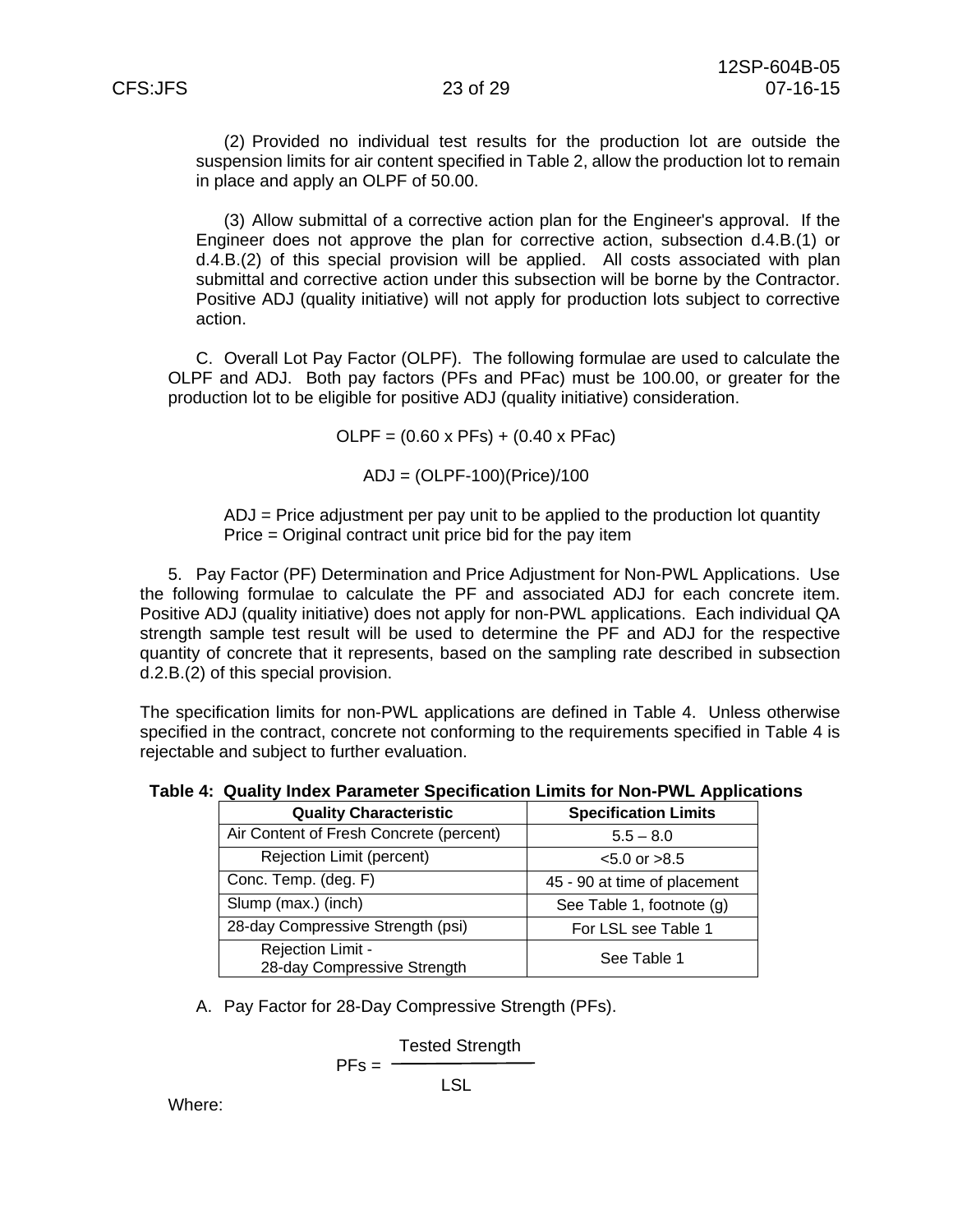PFs = Pay Factor for 28-day compressive strength (not to exceed 1.00)

Tested Strength = QA 28-day compressive strength sample test result

LSL = Lower specification limit (see Table 1)

If the tested strength does not meet the rejection limit specified in Table 1, the Engineer will require additional evaluation as described in subsection d.9 of this special provision.

B. Pay Factor for Air Content of Fresh Concrete (PFac). The pay factor for air content of fresh concrete (PFac) will be according to Table 5.

| <b>IUI NUII-F WL Applications</b>       |                   |  |  |  |
|-----------------------------------------|-------------------|--|--|--|
| Air Content of Fresh Concrete (percent) | Pay Factor (PFac) |  |  |  |
| $5.5 - 8.0$                             | 1.00              |  |  |  |
| $5.0 - 5.4$                             | 0.50              |  |  |  |
| Below 5.0                               | Rejection         |  |  |  |
| $8.1 - 8.5$                             | 0.75              |  |  |  |
| Above 8.5                               | Rejection         |  |  |  |

**Table 5: Air Content of Fresh Concrete Pay Factor (PFac) for Non-PWL Applications** 

If the air content of fresh concrete is below 5.0 or above 8.5 percent, the Engineer will elect to do one of the following.

(1) Require removal and replacement of the entire quantity of concrete represented by the test with new testing conducted on the replacement concrete and repeat the evaluation procedure.

(2) Allow submittal of a corrective action plan for the Engineer's approval. If the Engineer does not approve the plan for corrective action, subsection d.5.B.(1) of this special provision will be applied. All costs associated with plan submittal and corrective action under this subsection will be borne by the Contractor.

C. Overall Lot Pay Factor (OLPF). The following formulae are used to calculate the OLPF and ADJ. The OLPF will not exceed 1.00.

 $OLPF = (0.60 \times PFs) + (0.40 \times PFac)$ 

 $ADJ = (OLPF - 1)(Price)$ 

ADJ = Price adjustment per pay unit to be applied to the quantity represented by the QA test

Price = Original contract unit price bid for the pay item

6. Lot Dispute Resolution. Dispute resolution pertains to production lots subject to quality index analysis for PWL applications only. The air content of fresh concrete is not eligible for dispute resolution. The Contractor's 28-day compressive strength QC test results must be submitted to the Engineer, accompanied by a signed statement certifying that the QC test results are true and accurate, prior to the Engineer's release of any QA test results for the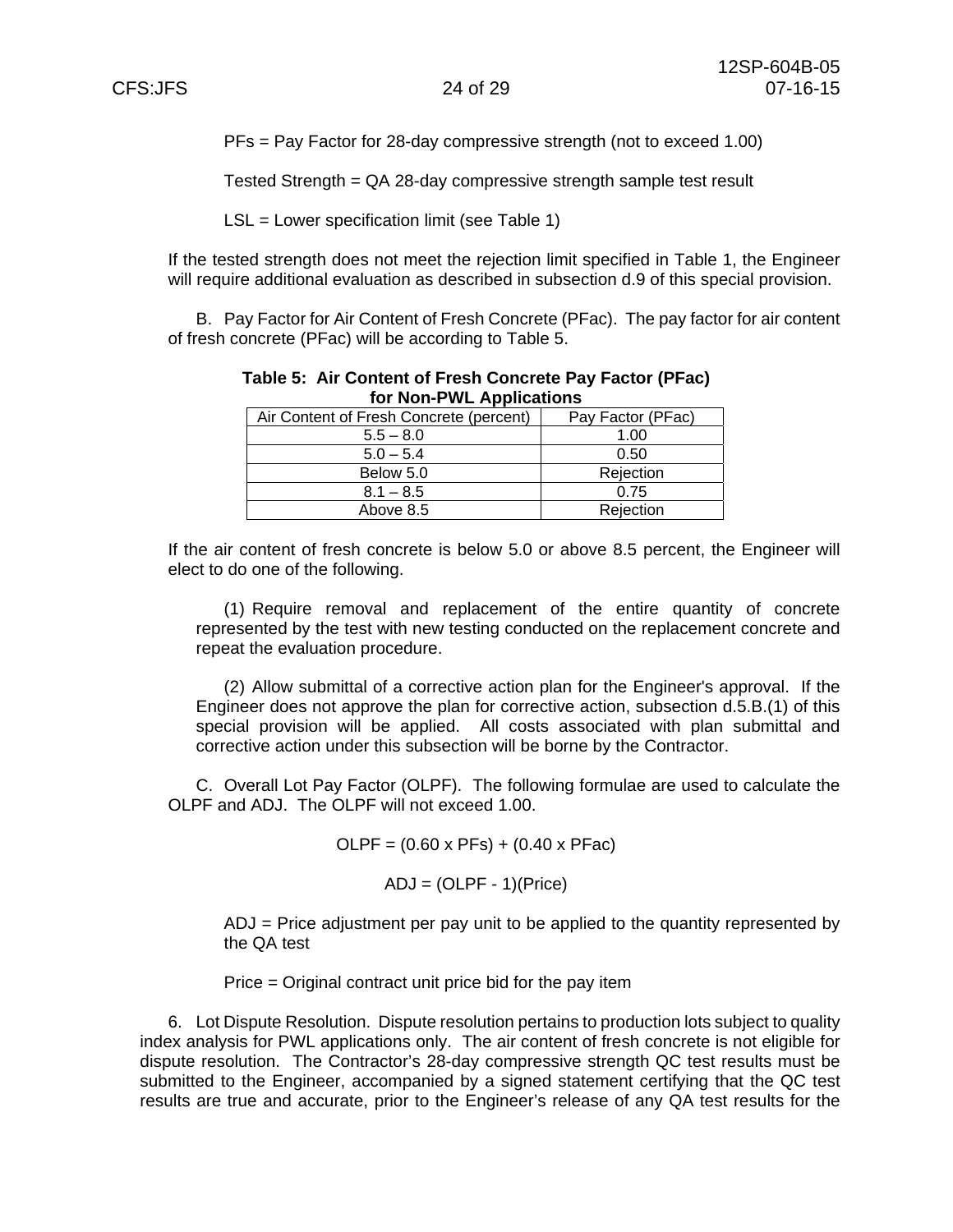respective production lot. The 28-day compressive strength QA test results for a production lot of concrete may be eligible for dispute resolution only if the following criteria are met:

A. The request for dispute resolution testing was submitted by the Contractor in writing within 2 working days of receipt of the results of the quality index analysis for the production lot.

B. Complete records and reports for all QC tests and inspections as described in subsection c.2 of this special provision, including documentation of what action was taken to correct deficient concrete, along with sufficient information and production lot identification to allow the test results to be correlated with the items of work represented, were submitted to the Engineer within 24 hours after the date covered by the records and reports.

C. QC sampling and testing procedures were conducted in the same manner as the Department's QA sampling and testing procedures.

D. The Contractor's QC and Department's QA 28-day compressive strength test specimen for the production lot in dispute are the same nominal size (either 6-inch by 12 inch or 4-inch by 8-inch).

E. The pay factor for 28-day compressive strength (PFs), as re-calculated by the Engineer using the Contractor's QC test results, is greater than that determined by the Engineer using the QA test results.

F. Each sublot within the respective production lot under dispute is represented by complete QC test results.

G. The QC sampling and testing for the production lot in dispute was conducted by a certified concrete technician (MCA Michigan Level I or II).

H. A current and complete QC plan, for the appropriate items of work, was submitted and approved by the Engineer prior to start of related work.

I. The QC sampling and testing was performed on the same production lot of concrete as the Department's QA sampling and testing, and all associated QC records include the appropriate production lot identification number that coincides with the Engineer's QA production lot identification number.

J. The corresponding Contractor QC and Department QA 28-day compressive strength test specimens for the production lot in dispute were properly secured during initial curing in the curing facility provided and maintained by the Contractor.

K. The QC test results and documentation for aggregate gradation (where applicable), slump, air content of fresh concrete, temperature, and density (unit weight) of the fresh concrete were complete and within specification requirements.

L. The appropriate corrective action was taken in the event QC action limits were exceeded, as described in the QC plan.

M. QC suspension limits for the associated production lot of concrete were not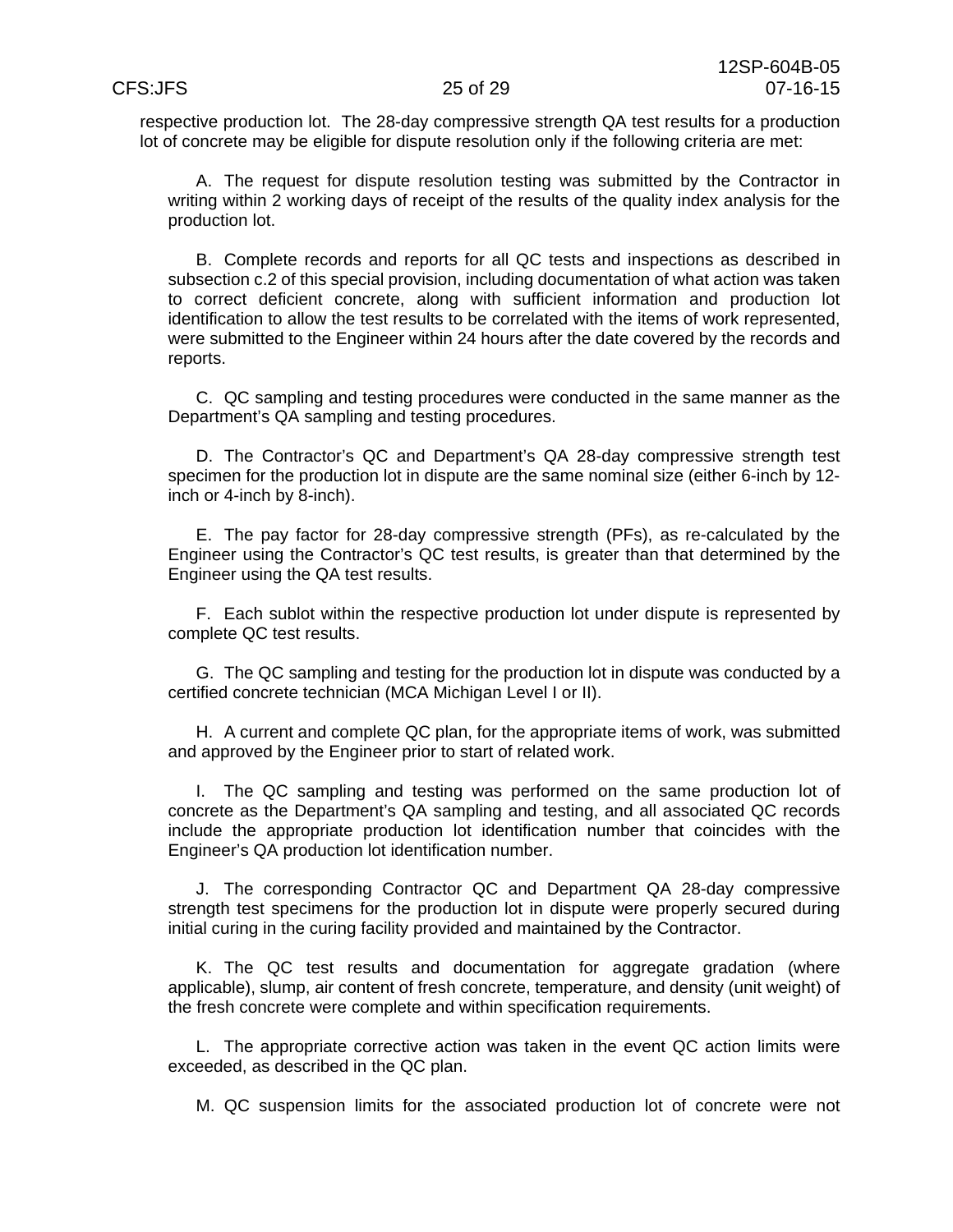exceeded.

Dispute resolution will not be considered if it is shown that the Contractor QC has not been completed in accordance with the approved QC plan.

If the Engineer determines, based on the above criteria, that further evaluation is not warranted, the ADJ for the production lot will be based on the Engineer's original 28-day compressive strength QA test results.

7. Dispute Resolution Schedule. If the Engineer determines, based on the above criteria, that lot dispute resolution is warranted, the following schedule and testing process will be initiated.

A. The Engineer will document receipt of the request for dispute resolution and will deliver the dispute resolution samples along with the appropriate sample identification submittal forms to the MDOT CFS Central Laboratory for testing within 3 working day of the receipt of the request.

B. The Department's CFS Central laboratory will test all dispute resolution test specimens within 2 working days of their receipt.

C. The 28-day compressive strength (psi) LSL specified in Table 3 will be increased 10 psi for each additional day beyond 28 days after molding of the test specimens associated with the production lot under dispute, up to and including 60 days after molding (32 additional days after 28 days; 320 psi to account for additional strength gain after the 28-day standard curing period).

D. The MDOT CFS Central laboratory will return the dispute resolution test results to the Engineer within 10 working days from receipt of the dispute resolution samples.

8. Dispute Resolution Testing Process.

A. All lot dispute resolution samples will be tested for the production lot under dispute resolution.

B. All dispute resolution test results will replace respective original QA test results.

C. The adjusted LSL described in subsection d.7.C of this special provision will then be used to determine the PWL for the production lot under dispute.

D. The PFs for the production lot under dispute will be recalculated using the compressive strength test results from the dispute resolution test specimens.

E. If the recalculated lot PFs is less than or equal to the original corresponding PFs, the costs for dispute resolution sample testing will be borne by the Contractor.

F. If the recalculated lot PFs is greater than the original corresponding PFs, the costs for dispute resolution sample testing will be borne by the Department.

G. The OLPF will then be recalculated using the PFs from the compressive strength dispute resolution test results and the original corresponding PFac.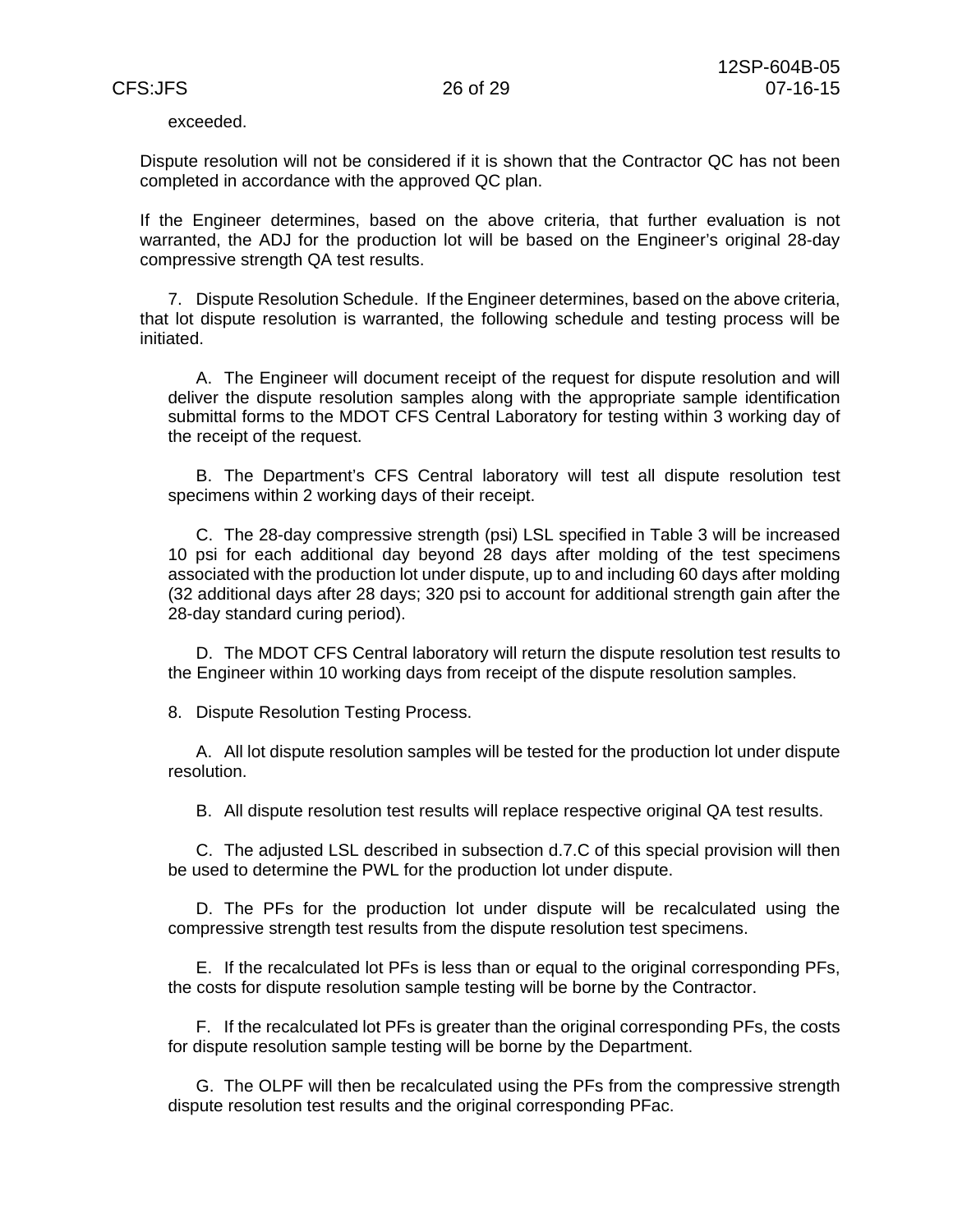9. Evaluation of Rejectable Concrete. The Engineer will require additional evaluation to decide what further action may be warranted, as described below. Acceptance for air content of fresh concrete will be based on QA test results reported at the time of concrete placement.

If the Engineer determines that non-destructive testing (NDT) is appropriate, this work will be done by the Contractor in the presence of the Engineer within 45 calendar days from concrete placement. All costs associated with this work will be borne by the Contractor. A complete set of non-destructive tests must be conducted (in accordance with the respective standard test method) at a minimum three randomly selected locations. If NDT is used to estimate the in-situ strength, a calibrated relationship between the project JMF under evaluation and the NDT apparatus must have been established prior to NDT testing according to its respective standard test method.

A. PWL Applications. If the quality index analysis for 28-day compressive strength shows that the RQL has not been met (50 PWL, min.) for a production lot (as specified in Table 3) or the rejection limit for the individual strength sample test result represented by the rejected sublot within a production lot has not been achieved (as specified in Table 1), the associated concrete will be rejected.

(1) If the results from evaluation of the rejected concrete report that the RQL has been met (50 PWL, min.) for the rejected production lot, or the rejection limit for the individual strength sample test result represented by the rejected sublot within a production lot has been achieved, the represented quantity of concrete under evaluation will remain in place and a pay factor for 28-day compressive strength (PFs) of 50.00 will be applied for overall lot pay factor (OLPF) and price adjustment (ADJ) determinations according to subsection d.4 of this special provision.

(2) If the results from evaluation of the rejected concrete confirm that the RQL has not been met (50 PWL, min.) for the rejected production lot, or the rejection limit for the individual strength sample test result represented by the rejected sublot within a production lot has not been achieved, the Engineer will elect to do one of the following:

(a) Require removal and replacement of the entire rejected production lot, or the individual rejected sublot within a production lot, including new initial tests for quality index analysis conducted according to subsection d.3 of this special provision.

(b) Allow the Contractor to submit a plan for corrective action, for the Engineer's approval, to address the disposition of the rejected concrete. If the Engineer does not approve the plan for corrective action, subsection d.9.A.(2).(a) of this special provision will be applied. All costs associated with plan submittal and corrective action under this subsection will be borne by the Contractor.

B. Non-PWL Applications. If the 28-day compressive strength QA test results show that the rejection limit (as specified in Table 1) has not been achieved, the quantity of concrete under evaluation will be rejected and the Engineer will require additional evaluation to decide what further action may be warranted.

Propose an evaluation plan and submit it to the Engineer for approval before proceeding. The results from NDT will be used only to decide what further action is required. This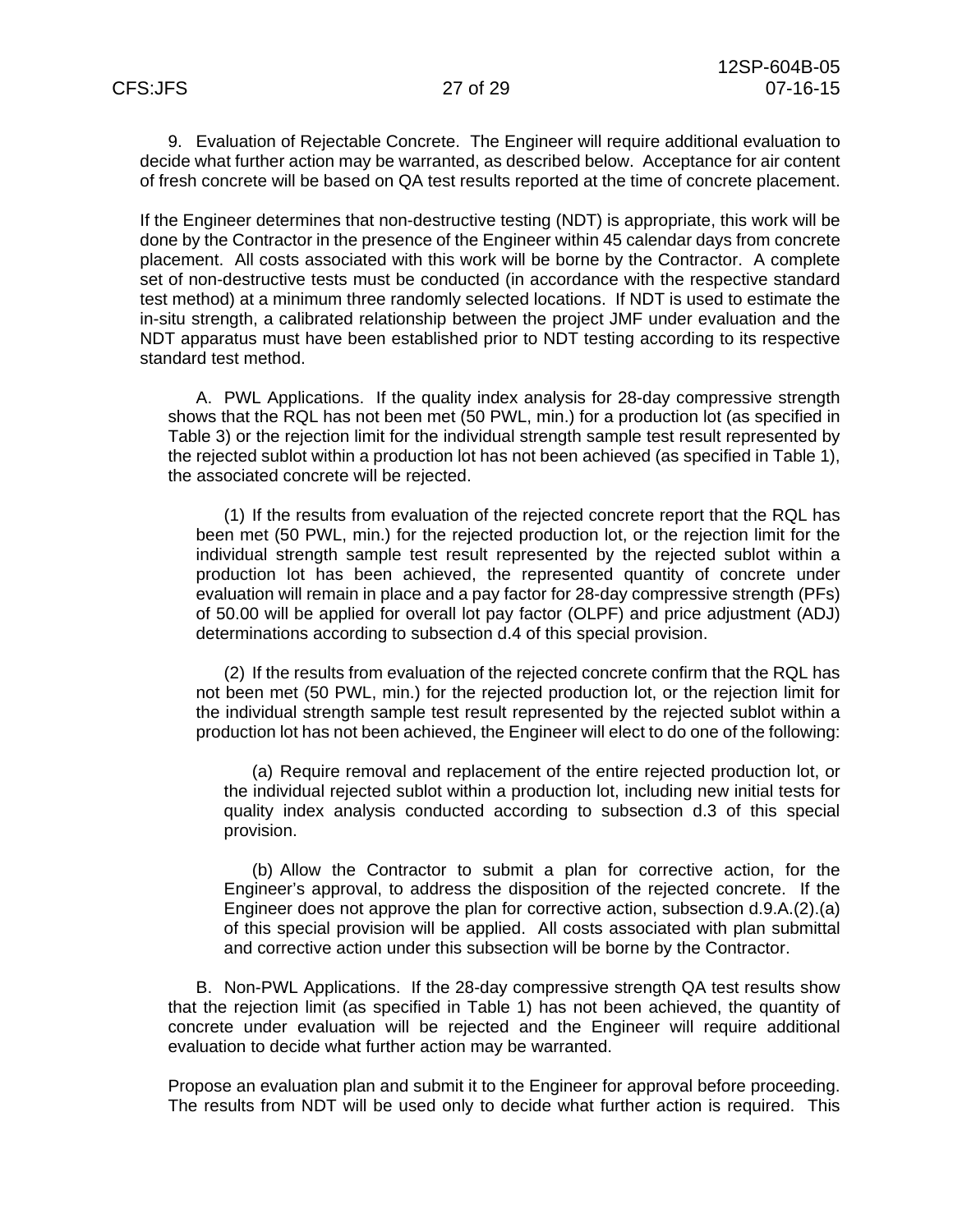determination will be made by the Engineer, as follows:

(1) For non-structural concrete. If no test result from non-destructive testing falls below the lower specification limit (LSL) 28-day compressive strength, the represented quantity of concrete under evaluation will remain in place and a pay factor for 28-day compressive strength (PFs) of 1.00 will be applied for overall lot pay factor (OLPF) and price adjustment (ADJ) determinations according to subsection d.5 of this special provision.

(2) For structural concrete (including overhead sign foundations). If no test result from non-destructive testing falls below the lower specification limit (LSL), the represented quantity of concrete under evaluation will remain in place and a pay factor for 28-day compressive strength (PFs) of 0.85 will be applied for overall lot pay factor (OLPF) and price adjustment (ADJ) determinations according to subsection d.5 of this special provision.

(3) If one or more of the non-destructive test results fall below the lower specification limit (LSL) 28-day compressive strength, the Engineer may elect to do one of the following:

(a) Require removal and replacement of the entire rejected quantity of concrete, including new initial tests for quality index analysis conducted according to subsection d.3 of this special provision.

(b) Allow the Contractor to submit a plan for corrective action, for the Engineer's approval, to address the disposition of the rejected concrete. If the Engineer does not approve the plan for corrective action, subsection d.9.B.(3).(a) of this special provision will be applied. All costs associated with plan submittal and corrective action under this subsection will be borne by the Contractor.

(c) Allow the in-situ quantity of concrete under evaluation to remain in place and a pay factor (PFs) of 0.50 will be applied for overall lot pay factor (OLPF) and price adjustment (ADJ) determinations according to subsection d.5 of this special provision.

**e. Measurement and Payment.** Any positive adjustment payment made in connection with this special provision will use the following pay item:

| Pay Item | <b>Pay Unit</b> |
|----------|-----------------|
|          |                 |

Conc Quality Initiative ................................................................................................ Dollar

**Conc Quality Initiative** is a budgeted amount established in the contract to cover the potential positive ADJ for the pay items associated with the PWL application.

If a price adjustment is made for reasons included in this special provision, that adjustment will be made using the original unit price bid for the specific item. If a contract unit price requires adjustment for other reasons not described in this special provision, the adjustments will be made using the original unit price and the adjustments will be cumulative.

Separate payment will not be made for providing, implementing, and maintaining an effective QC